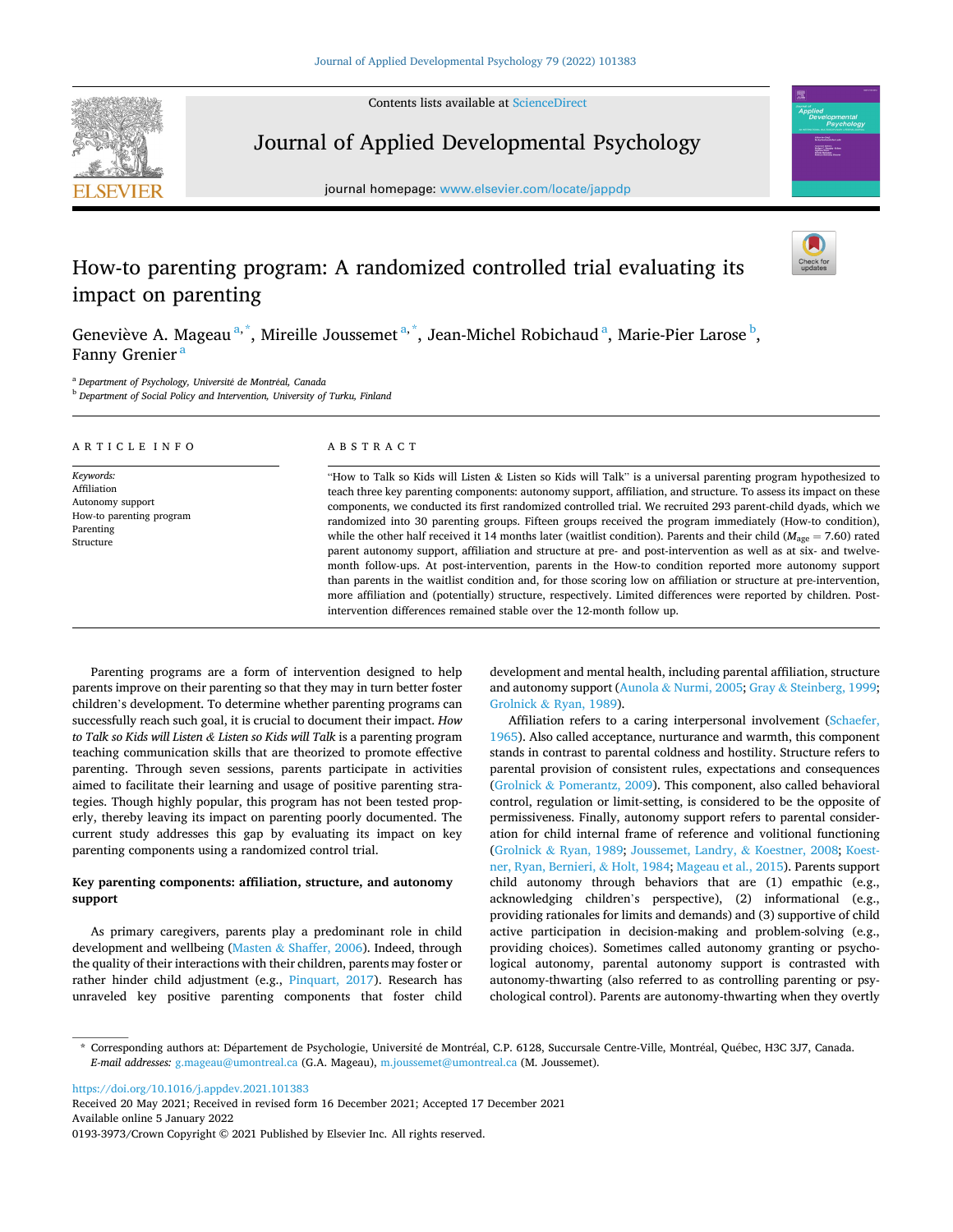(e.g., through threats) or covertly (e.g., through shaming) pressure their children to think, feel or behave in specific ways (Soenens  $&$  Vansteenkiste, 2010). Each of these three parenting components (i.e., affliation, structure, autonomy support) is uniquely associated with better child mental health and adjustment (Aunola & Nurmi, 2005; Gray & Steinberg, 1999) whereas their opposites (i.e., hostility, chaos, autonomy-thwarting) are consistently linked with child mental health problems and maladjustment (Barber, Stolz, & Olsen, 2005; Valiente, Lemery-Chalfant, & Reiser, 2007; Weiss, Dodge, Bates, & Pettit, 1992).

Theoretical models of human development and optimal functioning offer some explanations for the positive effects of parental affliation, structure and autonomy support on healthy child development. According to Self-Determination Theory, these three parenting components are beneficial to child development because they nurture the fundamental psychological needs for relatedness, competence and autonomy (Grolnick & Ryan, 1989; Ryan & Deci, 2017). These psychological needs are considered fundamental because they represent "psychological nutrients that are essential for individuals' adjustment, integrity, and growth" (Ryan, 1995). In line with this statement, results from a meta-analysis indicate that the parenting program components that predict positive child outcomes most strongly are parental positive interactions, consistent responding and emotional/empathic communication (Kaminski, Valle, Filene, & Boyle, 2008), which are respectively akin to parental affliation, structure and autonomy support. As such, affliation, structure and autonomy support should be an integral part of intervention programs aiming to improve parenting.

Access to comprehensive parenting programs is particularly important given that the provision of all three mentioned key positive parental components is not instinctive. Rather, it is quite challenging for parents to (1) require children to adopt socially desirable behaviors (structure) while (2) preserving a positive caring parent-child relationship (affliation) and (3) promoting child volition (autonomy support). For instance, a large body of research convincingly shows that contextual and situational stressors tend to hinder parental capacities to behave in accordance with key positive parenting components (e.g., Bornstein, 2016; Grolnick, 2003; Robichaud, Roy, Ranger, & Mageau, 2020). Coherently, diary studies examining day-to-day parenting suggest that over 50% of the variability in parent provision of key positive parenting components resides between days (Mabbe, Soenens, Vansteenkiste, van der Kaap-Deeder, & Mouratidis, 2018). Such studies underlie the need for parents to develop concrete skills that may allow them to provide affliation, structure and autonomy support while meeting the daily challenges of living with children.

# How-to parenting program

One popular parenting program hypothesized to teach such concrete skills (Joussemet, Mageau, & Koestner, 2014), but that has yet to be thoroughly empirically examined, is the program How to Talk so Kids will Listen & Listen so Kids will Talk (referred to as the How-to Parenting Program herein). Developed by Faber and Mazlish (1980, 2010), this group program teaches communication skills likely to improve all three mentioned key parenting components. This program may be considered universal because it focuses on key parenting components that are relevant for, and thus may be offered to, all parents (rather than only to parents who experience specific challenges with their children; Compton & Shim, 2020). Its content is based on the parental education philosophy of Haim Ginott (1965), a founder of the communicative approach to parenting programs whose writings about empathic limit-setting inspired the operationalization of autonomy support within high structure and affliation situations (Joussemet et al., 2008; Koestner et al., 1984).

The How-to Parenting Program is hypothesized to promote affliation by helping parents listen and respond to their children in a way that helps them feel loved and accepted for who they are. Parents also learn how to communicate expectations, give feedback, follow through with logical consequences (e.g., make amends) and use problem solving, thereby offering clear structure. Finally, the program has the distinctive feature of helping parents provide affliation and structure in ways that are consistent with the three main features of autonomy support (Grolnick & Ryan, 1989; Joussemet et al., 2008; Koestner et al., 1984; Mageau et al., 2015). Indeed, it helps parents communicate in ways that are more (1) considerate of child perspective (e.g., when children feel distressed, listen with full attention and acknowledge their feelings), (2) informational rather than evaluative (e.g., when children do not cooperate, describe the problem and express own feelings without attacking child character) and (3) supportive of child active participation in decision-making and problem solving (e.g., encourage self-initiation; when children misbehave, show and give choices on how to make amends). Thus, unlike most parenting programs based on behavior modifcation strategies (e.g., time-out, planned ignoring) but that do not include autonomy support (Baker, Brassard, Schneiderman, Donnelly, & Bahl, 2011), this program addresses all three parenting components shown to promote child development and mental health.

Another valuable feature of the How-to Parenting Program is its accessibility. Contrary to many evidence-based parenting programs, no formal certifcation to teach the program is required by the copyright owners. Rather, the owners developed and made accessible a low-cost, easy-to-use, well-structured and manualized material (Faber & Mazlish, 2010). Training facilitators is thus simple and affordable, which is crucial to facilitate outreach. In addition to being accessible, the How-to Parenting Program is highly pedagogical. Specifically, through learning exercises (e.g., role-playing) and practice, this program teaches 30 concrete, specifc, easy-to-grasp and readily applicable skills. It is also culturally sensitive as it focuses on how expectations, rules and values may be best communicated, rather than on which expectations, rules and values ought to be (Sanders, 2001; Spoth, Kavanagh, & Dishion, 2002).

Despite its positive features and notable popularity (the book version is a bestseller translated in more than 30 languages), only three studies evaluated its impact to this day. In a frst study, Fetsch and Gebeke (1995) showed that participation in the program was associated with higher parental self-esteem and coping. In a second and third study with 93 parents of school-aged children, Joussemet et al. (2014) found that parent and child reports of parental structure, affliation and autonomy support increased from pre- to post-intervention, while Mageau, Joussemet, Paquin, Grenier, and Koestner (2021) found such effects to stabilize across 6- and 12-month follow ups. Although these studies provide preliminary evidence in favor of the program, a randomized controlled trial (RCT) remained necessary to better isolate and assess the impact of the How-to Parenting Program on parenting. Indeed, RCTs are considered the gold standard to examine the efficacy of interventions, notably because randomized assignments of participants in intervention and control conditions enhance the likelihood that both known and unknown confounding factors are similarly distributed among the studied conditions. Observed differences between conditions can thus be attributed to interventions with greater confdence. To further increase the (external) validity of the fndings, it is also recommended to use an intent-to-treat analytic procedure, where all parents randomized to the experimental conditions are retained for analyses regardless of program attendance or attrition (Newell, 1992).

## **Objectives**

We thus conducted a RCT with a waitlist control condition and used an intent-to-treat analytic procedure to test whether the How-to Parenting Program (French version) could increase the three mentioned key parenting components (i.e., affliation, structure and autonomy support), according to participating parents and their children. To do so, we examined each parenting component at pre- and postintervention, and at six- and twelve-month follow ups. We hypothesized that parents in the How-to condition would show greater improvements on each component at post-intervention than parents in the waitlist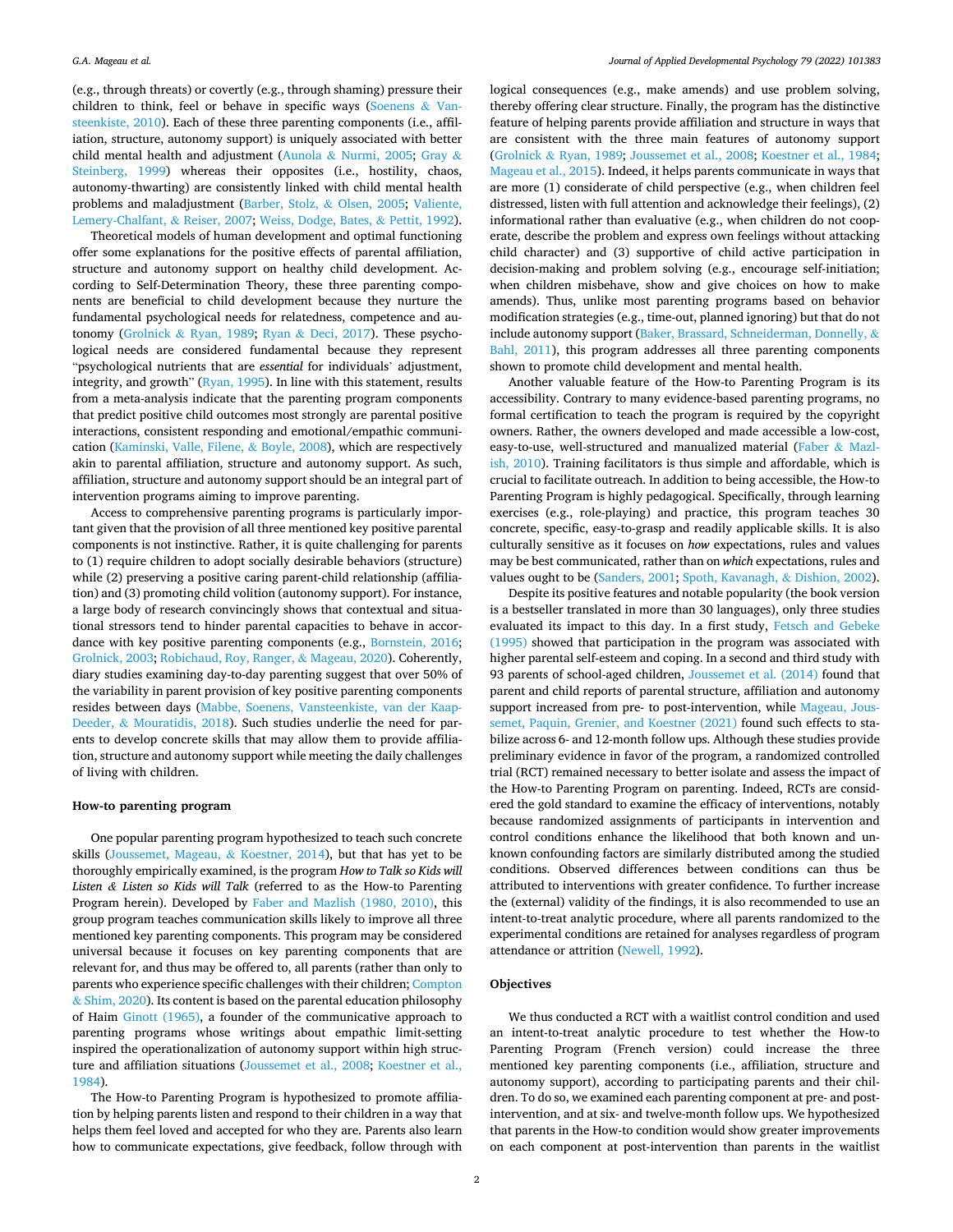condition. Based on Mageau et al. (2021)'s pilot study, we also expected that all observed post-intervention differences would be maintained over time.

As secondary objectives, we explored whether child age, child sex, parent gender and pre-intervention levels of each parenting component would moderate the impact of the How-to Parenting Program. Given that this is the frst RCT of the How-to Parenting Program, our hypotheses regarding these potential moderators were tentative. First, we anticipated that parents who experienced more difficulties providing affliation, structure or autonomy support at pre-intervention (i.e., who scored a standard deviation below average on a given parenting component) would beneft more from the program than those experiencing fewer difficulties at pre-intervention, presumably because they would be less familiar with its skills. Second, based on meta-analytic reviews of other parenting programs using a universal approach, we did not expect child age nor child sex to moderate the program's efficacy (e.g., de Graaf, Speetjens, Smit, de Wolff, & Tavecchio, 2008), but hypothesized that any parent gender difference would result in larger positive changes for mothers than fathers (e.g., Fletcher, Freeman,  $\&$ Matthey, 2011; Sanders, Kirby, Tellegen, & Day, 2014), arguably because mothers are more likely to be primary caregivers (Galinsky, Aumann, & Bond, 2013; Milan, Keown, & Urquijo, 2011). To describe our Method and Results sections, we follow the CONSORT standard guidelines for social and psychological interventions (Montgomery et al., 2018).

## Method

# Study design

This RCT took place in elementary schools of Montreal, Canada, from 2013 to 2018. We recruited participants over three waves (see Fig. 1 for fow chart) in 4 to 6 schools per year. Adopting a universal approach, parents' only inclusion criteria were (1) having a child attending the recruited elementary school and (2) being able to attend the program, which was delivered and evaluated in French. After obtaining the approval of two school boards, we contacted school principals by phone and email and met with interested principals in person to plan recruitment as well as program implementation and evaluation. In each participating school, we frst sent information fyers presenting our project of evaluating a parenting program to all parents (via children's schoolbag). Parents could manifest their interest in the program by returning the fyer to their school. Next, we held an information session in each school with a sufficiently large number of interested parents to explain the study protocol in detail. At the end of their session, parents interested in participating in the research project completed a paperpencil consent form as well as their pre-intervention assessment of the studied outcomes (T1).

To increase the validity of child reports, only children of 8 years and older were invited to fill out questionnaires (Harter, 1985). Consequently, parents who had more than one child attending the participating elementary school were guided to identify their "targeted" child to maximize child report data. Specifcally, they were asked to target their child who was at least 8 years old or, if parents had more than one child over 8 years of age or no child older than 8 years of age, their child



Fig. 1. CONSORT 2010 flow diagram.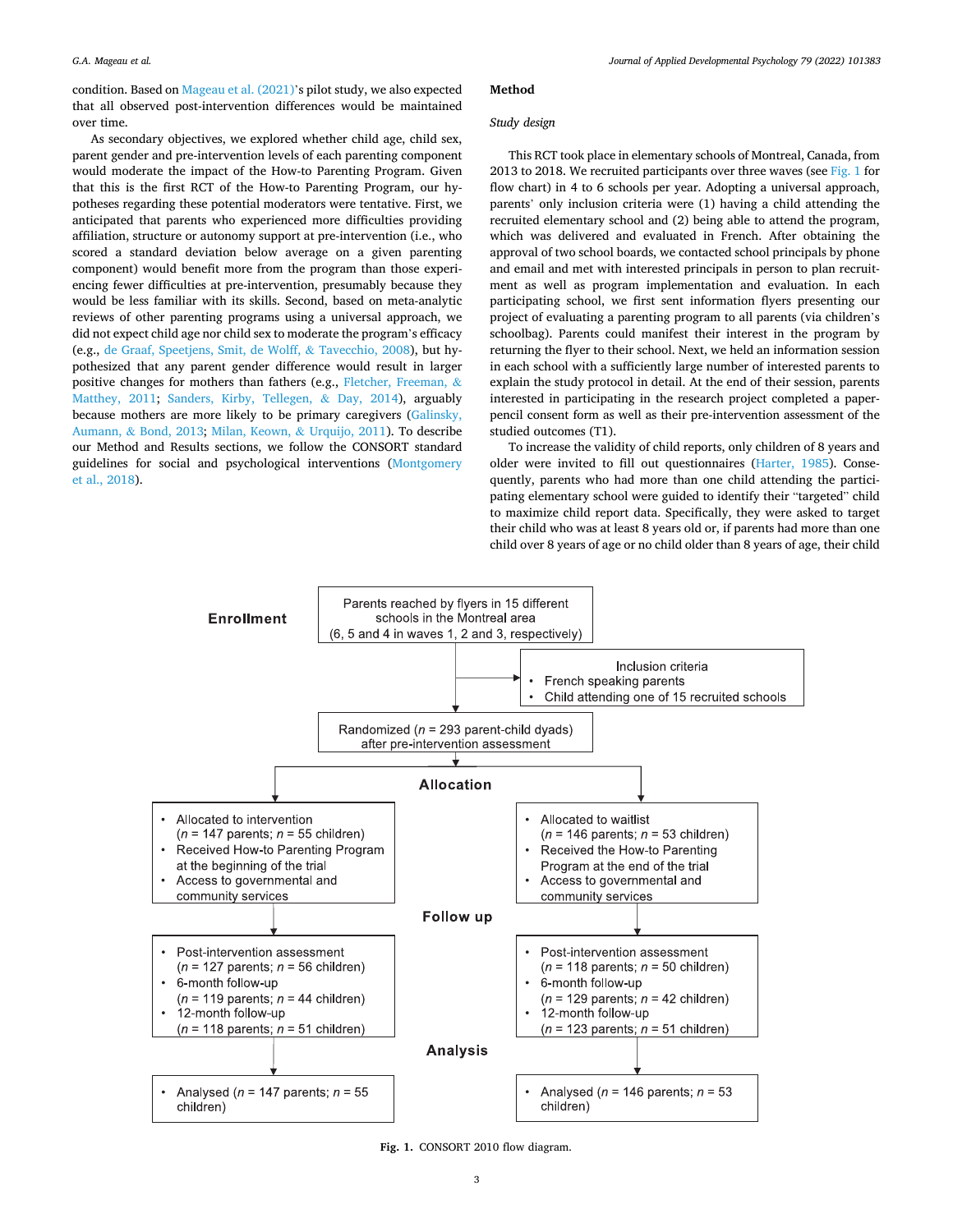| Table 1                               | Skills taught in the how-to parenting program. |                                              |                                                                                                                                                                                                                                                                                                                     |                                                                                                                                                                                                                                                                                                                                                                                                                                                               |
|---------------------------------------|------------------------------------------------|----------------------------------------------|---------------------------------------------------------------------------------------------------------------------------------------------------------------------------------------------------------------------------------------------------------------------------------------------------------------------|---------------------------------------------------------------------------------------------------------------------------------------------------------------------------------------------------------------------------------------------------------------------------------------------------------------------------------------------------------------------------------------------------------------------------------------------------------------|
| Session                               | Chapter title                                  | Parenting component mainly<br>addressed      | Skills                                                                                                                                                                                                                                                                                                              | Examples                                                                                                                                                                                                                                                                                                                                                                                                                                                      |
| Session 1/Chapter 1                   | Helping children deal<br>with their feelings   | Autonomy support<br>Affiliation              | Acknowledge with a word, and/or a sound;<br>- Give him/her what s/he desires in fantasy.<br>Listen to him/her with full attention;<br>Name the child's feeling;                                                                                                                                                     | "I wish I could make a snack appear for you right now"<br>Look at the child when s/he speaks.<br>"That can feel scary"<br>"Oh"; "Hmm"                                                                                                                                                                                                                                                                                                                         |
| Session 2/Chapter 2                   | Engaging cooperation                           | Autonomy support<br>Structure                | Express your own feelings without attacking the child's character;<br>Remind the child with just one word;<br>Provide some more information;<br>Describe what the problem is;<br>Write a note.                                                                                                                      | "It's hard to walk when boots are blocking the way and wetting the floor"<br>"I feel irritated when I come back home and can't walk in the hallway"<br>"Please bring us back on our rack" (signed: your boots)<br>"There are boots in the middle of the hallway"<br>"Kids, the boots"                                                                                                                                                                         |
| Session 3/Chapter 3                   | Alternatives to<br>punishments                 | Autonomy support<br>Structure                | Express own feelings without attacking the child's character;<br>Give him/her a choice of alternatives;<br>Show him/her how to make amends;<br>- Problem-solve with child.<br>State your expectations;<br>- Take action if needed;                                                                                  | "You can either eat your snack in the kitchen before watching TV or watch TV<br>"This couch needs to be cleaned. Here's a wet sponge with some soap on it"<br>Brainstorm (write child's ideas and your own); Select one idea, Plan and<br>After giving options (see above), take away the snack.<br>"I don't like to see food residues on the couch"<br>"I expect eating to take place in the kitchen"<br>now and save your snack for later"<br>implement it. |
| Session 4/Chapter 4                   | Encouraging<br>autonomy                        | Autonomy support                             | Don't rush to answer his/her questions;<br>Don't take away the child's hope.<br>Promote some outside resources;<br>- Limit the number of questions;<br>Respect the child's struggle;<br>Let him/her decide;                                                                                                         | "Pouring milk in a glass can be tricky, sometimes it helps to use a wide glass"<br>"Interesting, why do you think kids lose their teeth?"<br>Let child talk about his/her day when s/he wants to.<br>"An astronaut! What an interesting career."<br>"Do you want the blue or the red shirt?"<br>"I wonder what the dentist would say"                                                                                                                         |
| Session 5/Chapter 5                   | Descriptive praise                             | Autonomy support<br>Affiliation<br>Structure | Describe the child's behavior or accomplishment;<br>Summarize the child's behavior with a noun.<br>Describe own feelings;                                                                                                                                                                                           | "It feels good to sit on the couch easily"<br>"That's what I call organization"<br>"I see toys on their shelf"                                                                                                                                                                                                                                                                                                                                                |
| Session 6/Chapter 6                   | Freeing children from<br>playing roles         | Autonomy support<br>Affiliation<br>Structure | If s/he reverts to an old role, state your feeling and expectation.<br>Recall one of the child's counter role behavior in the past;<br>Provide him/her with counter role opportunities;<br>Notice counter role behavior from the child;<br>Let the child overhear positive comments;<br>Model appropriate behavior; | "I remember when you congratulated me for winning at "<br>Example: the "sore loser" "You shook the winner's hand"<br>"I expect you to congratulate the winner after a match"<br>"Congratulations for winning this game!"<br>"Suzie congratulated me when"<br>"Let's play a game of "                                                                                                                                                                          |
| Session 7                             | Integration                                    |                                              | Activity about managing typical parent-child interactions by integrating various skills;<br>Description of participants' accomplishments in learning skills.<br>Open, guided discussion;                                                                                                                            |                                                                                                                                                                                                                                                                                                                                                                                                                                                               |
| Adapted from Joussemet et al. (2014). |                                                |                                              |                                                                                                                                                                                                                                                                                                                     |                                                                                                                                                                                                                                                                                                                                                                                                                                                               |

4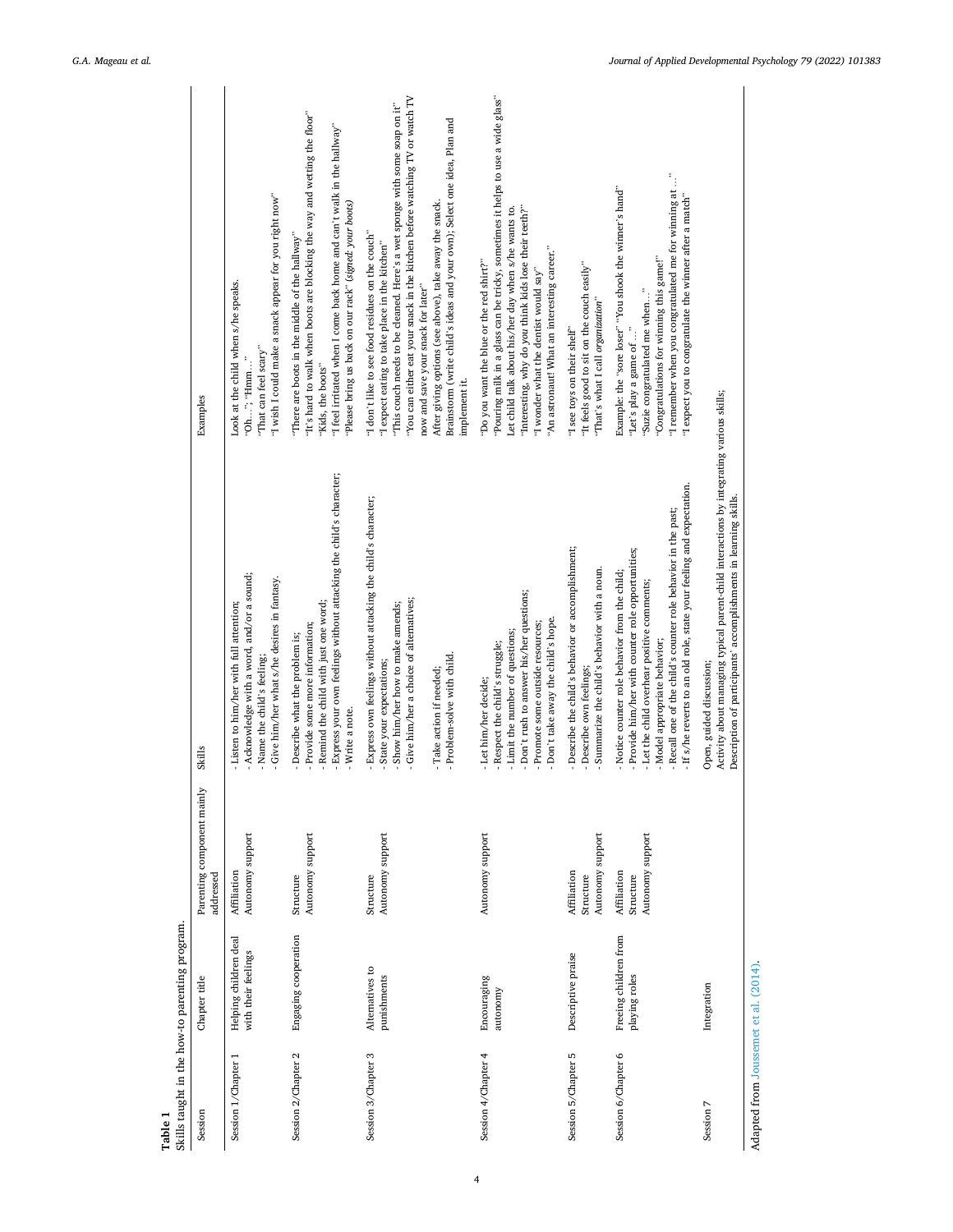closest to age 9. After obtaining parental consent, children completed their pre-intervention questionnaires at school, in the presence of a research assistant.

Families were randomized within each school. Specifcally, after completing their pre-intervention assessment, participants were randomly assigned with a 1:1 ratio to either: 1) the How-to condition (attending the program in a few weeks) or 2) the waitlist condition (attending the program 14 months later). The seven-session program was then delivered in children's elementary schools. Although it was possible for two parents of a same family to participate, data of only one participating parent per family were included in the analyses. When couples attended the program together, data from one parent was randomly selected to be analyzed. When parents attended different groups, data from the first participating parent was selected to be analyzed.

One week after the end of program delivery, post-intervention assessments (paper-pencil or online, according to parents' preference) were sent to all participating parents (T2). Parents also completed sixmonth (T3) and one-year (T4) follow up assessments. Children completed their post-intervention and follow up assessments at school, in the presence of a research assistant. The study was approved by the authors' University Ethical Research Committee (Joussemet, Mageau, Larose, Briand, & Vitaro, 2018) and registered on a primary clinical trial registry (NCT number: 03030352).

# Intervention

#### How-to parenting program curriculum

We evaluated the popular, yet not formally studied, parenting program called How to Talk so Kids will Listen & Listen so Kids will Talk (Howto Parenting Program). This program was offered in French, once a week for seven consecutive weeks, from 7 to 9:30 pm, by two trained facilitators. The program's main themes and skills are summarized in Table 1, along with examples and corresponding parenting components. All parents had their own copy of the book for their weekly reading and a workbook to complete exercises during and between sessions.

All sessions begin with a 30-min (or less) discussion about the previous week's homework (except session 1). During these discussions, facilitators welcome and listen to parents' account of their new skill implementations. Next, the main theme of the session is introduced by a perspective-taking exercise: Parents place themselves in their "child shoes" and refect upon how they feel while listening to common, yet suboptimal parental comments/requests made to children. Parents are then presented with alternative communication skills (average of fve new skills per week) through comic strips illustrating parent-child interactions. The rest of each session comprises various exercises that allow parents to practice the learned skills. Most exercises are roleplaying activities, often conducted in dyads. Regardless of format, all exercises require parents to refect upon and describe what they could say or do in different scenarios. After each exercise, parents share their experiences in subgroups and through a structured group discussion. Before leaving, facilitators introduce the homework for the week and remind parents of the importance of trying skills at home with their own children. By the end of the frst six sessions, parents have been exposed to a total of 30 parenting skills. The seventh session is an integrative session during which parents discuss how to apply the skills to childrearing challenges.

#### Facilitators*'* training and supervision

In line with the inclusive stance adopted by the developers of the How-to Parenting Program, there was no required qualifcation to become a facilitator. In this RCT, facilitators were either graduate students in psychology, parents or adults involved in education or a related domain. All facilitators received a three-day training led by a mentor with decades of experience offering the program. During this training, future facilitators learned about the program's content by taking part in the program as parents would. They also learned about their expected role (e.g., modeling the program's communication skills during the session; avoiding acting as an "expert"). Facilitators were also encouraged to convey unconditional regard, be empathic and foster selfcompassion. Finally, the training addressed key issues associated with facilitating a group within a RCT (e.g., content fdelity).

Each parenting group was led by a dyad of facilitators, with at least one of the two facilitators having already led the program. After each session, facilitators were encouraged to share their experience with one another and ask questions to the principal investigators. Individual supervision with one of the principal investigators, also a licensed psychologist, was available if needed.

## Measures

# Parental autonomy support

Parent report (PR). At each assessment time, parents reported on their provision of the autonomy-supportive parenting component using the French version of the Parental Attitude Scale (Gurland & Grolnick, 2005). This instrument evaluates parent level of agreement with 10 statements regarding child rearing attitudes and behaviors on a seven-point response scale ( $1 = Do$  not agree at all to  $7 = Very$  strongly agree). Four statements tap on the autonomy support subcomponent (e.g., "I encourage my child to give his/her opinions even if we might disagree"), while six other items tap on the autonomy-thwarting subcomponent (e. g., "Children should not question the authority of their parents"). Following past studies, we reversed the scores of the autonomythwarting items and calculated a global autonomy support index score. This global score has high validity, being related to observational measures of global autonomy support, as well as to various documented antecedents and outcomes of autonomy support (e.g., Robichaud et al., 2020). In the present study, internal consistency coefficients of the scale were acceptable at all assessment times (α ranging from 0.70 to 0.75).

Child report (CR). At each assessment time, children reported on their perceptions of parental autonomy support with the French version of the Perceived Parental Autonomy Support Scale (P-PASS; Mageau et al., 2015). This validated 24-item instrument assesses the extent to which children perceive that their parents tend to behave in an autonomy-supportive way (i.e., by acknowledging their perspective, providing rationales for their demands and limits, and encouraging their active participation within set limits) and in an autonomy-thwarting way (i.e., by using threats of punishment, guilt-inducing criticisms and performance pressures), using a 4-point response scale  $(1 =$  Almost never true to  $4 =$  Almost always true). In contrast with the PR of autonomy support (i.e., Parental Attitude Scale), the CR instrument was designed as a two-factor scale with autonomy-supportive and autonomy-thwarting items forming two distinct subscales (Mageau et al., 2015). Accordingly, we calculated two distinct scores of perceived autonomy support and perceived autonomythwarting. Internal consistency coefficients were satisfactory at all assessment times, both for the autonomy support items ( $\alpha$  ranging from 0.74 to 0.81) and the autonomy-thwarting items ( $\alpha$  ranging from 0.73 to 0.84).

#### Parental affliation

At each assessment time, parents and children reported on parental affliation using the Care subscale of the French version of the Parental Bonding Instrument (Parker, Tupling, & Brown, 1979). This valid and reliable subscale examines the extent to which parents are caring and involved with their child (e.g., "I am warm towards my child"; parent version item) and avoid showing indifference or rejection (e.g., "My parent does not speak a lot with me"; child version reversed item). Parents answered the questions on a 7-point response scale  $(1 =$  Almost never to  $7 =$  Almost always). Children answered them using a 4-point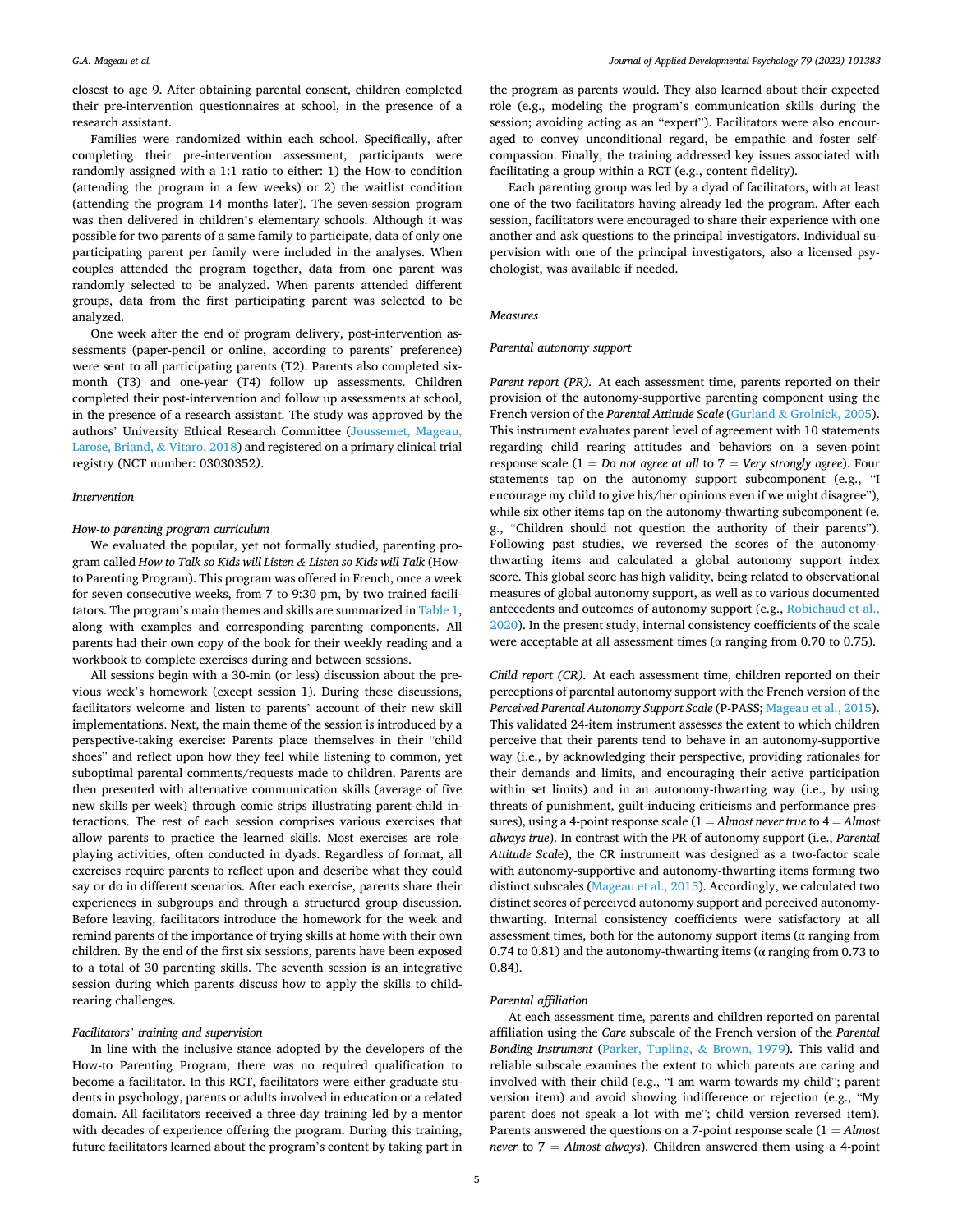response scale (1 = Almost never true to  $4 =$  Almost always true). Internal consistency coefficients were satisfactory at all assessment times, both for parents ( $\alpha$  ranging from 0.81 to 0.84) and children ( $\alpha$  ranging from 0.75 to 0.86).

## Parental structure

At each assessment time, parents and children reported on parental structure using the French version of the Structure vs. Laxness subscale of the Parenting Scale (Arnold, O'Leary, Wolff, & Acker, 1993). This bipolar subscale examines the extent to which parents set clear limits and enforce rules (e.g., "When my child won't do what I ask, I take some other action"; one pole of a parent version item) as opposed to being more permissive (e.g., "When my child won't do what I ask, I often let it go"; other pole of a parent version item). Higher scores thus imply that parents are more structuring as opposed to permissive. Parents used a 9 point response scale to answer, while children used a 4-item response scale.

The Structure vs. Laxness subscale has good psychometric properties for parents, but is less reliable for children (i.e.,  $\alpha$  of the French version ranging from 0.54 to 0.57; e.g., Joussemet et al., 2014). In the present study, internal consistency coefficients were satisfactory for parents ( $\alpha$ ) ranging from 0.72 to 0.80), but inadequate for children ( $\alpha$  ranging from 0.27 to 0.48). Removing problematic items in the child version as done in previous studies (e.g., Mageau et al., 2018) did not improve internal consistency to a sufficient degree ( $\alpha$  ranging from 0.37 to 0.57). Examining whether two items of the child version correlated across assessment times so that they could be used as a proximal indicator of child perceived parental structure revealed no systematic statistically significant correlation between items across assessment times. Consequently, we excluded the CR of parental structure from all analyses.

#### Parental use of how-to parenting skills

At each assessment time, parents also reported on the extent to which they used a subset of the skills taught in the How-to Parenting Program (Joussemet et al., 2014). Specifically, parents read 12 parent-child situations (e.g., Child forgets to put the milk in the refrigerator) and indicated on a 9-point bipolar scale the extent to which they tended to respond to these situations using skills taught in the program (e.g., saying "Milk turns bad when left on the table") as opposed to common yet suboptimal strategies (e.g., saying "You left the milk on the table again; Put it in the refrigerator right now"). Higher scores on this scale implies that parents perceive using the selected How-to Parenting skills more often. Internal consistency was weak at T1 ( $\alpha = 0.63$ ) but good from T2 to T4 ( $\alpha$  ranging from = 0.83 to 0.85).

#### Sociodemographics

We asked parents to provide sociodemographic information at preintervention. Parents indicated their age, their gender, their education level, their marital situation, their native language, their families' annual income, as well as their children's age and sex.

### Implementation monitoring

As recommended by Dumas, Lynch, Laughlin, Smith, and Prinz (2001), we asked facilitators to (1) audiotape their sessions so that independent coders could assess content fdelity and (2) take parent attendance on-site to assess their exposure to the program. To evaluate differentiation, we asked parents in the waitlist condition to indicate if and how much they had read the How-to parenting book as it is available in libraries.

To increase exposure, facilitators called each parent who did not attend a given session. During those calls, facilitators informed parents about the content of the missed session and where to fnd the missed information, which is fully presented in the program material. If two consecutive sessions were missed however, facilitators did not call a second time.

#### Preliminary analyses

To ensure the validity of observed means, we frst transformed all outliers into scores no further than 3.29 standard deviations below/ above the mean. We then verifed randomization success by comparing the How-to and waitlist conditions on 15 variables that could directly or indirectly affect the impact of the intervention, namely T1 parental use of the selected How-to skills (PR), T1 ratings of each parenting component (PR and CR), family income, parental education level, marital situation, native language, age and gender as well as child sex and age. To do so, we frst tested differences between conditions for each variable using a liberal critical  $p$  value of 0.10 and a univariate approach. All statistically significant differences were tested again but this time using a multivariate approach and the same critical  $p$  value. Any variable differing between conditions at  $p \leq 0.10$  at the multivariate level was retained as a covariate in our main analyses to adjust for observed pre-intervention differences between conditions.

Limited pre-intervention differences between conditions were found. At the univariate level, parents in the How-to condition were rated by their children as more autonomy-thwarting than parents in the waitlist condition at T1,  $p = 0.029$ , and tended to rate themselves as lower on global autonomy support than those in the waitlist condition,  $p = 0.102$ . Parents in the How-to condition were also younger,  $p = 0.011$ , and had a lower family income,  $p = 0.072$ , than those in the waitlist condition. No other statistically significant difference was observed between conditions, all  $ps \geq 0.151$ . All observed differences remained statistically significant at the multivariate level, all  $ps \leq 0.101$ . We thus retained preintervention CR autonomy-thwarting parenting, pre-intervention PR global autonomy support, parental age (which we standardized prior to conducting our main analyses to avoid estimation problems caused by its large standard deviation) and family income as covariates in our main analyses. Raw scores on each parenting component, as reported by parents and children at each time point and according to conditions, are presented in supplemental material.

#### Plan of analyses

After examining the composition of our sample, we conducted attrition analyses, verifed the adequacy of the program's implementation and examined whether being in the How-to condition led parents to report higher usage of the program's skills. To assess the impact of the How-to Parenting Program, we used multilevel analyses with the MLR estimator in Mplus (Muthen & Muthen, 2017). We chose multilevel analyses because they allow to examine condition differences while taking into account the non-independence of the multiple data points nested within each participant. Multilevel analyses with MLR estimation also have the advantage of allowing for non-normal and missing data (Hox, Maas, & Brinkhuis, 2010). All participants were thus included in the analyses regardless of attrition rate, with missing data being handled using full information maximum likelihood (FIML; Larsen, 2011).

To examine the impact of the program and its stability over time concomitantly, we treated the post-intervention and follow up data points (T2 to T4) as repeated measures. We entered all retained covariates as fxed factors in all our models. As primary analyses, we frst examined the impact of the program on parenting at post-intervention (T2). At the within-person level, we estimated the slopes of our outcome assessments such that their intercepts would represent participant post-intervention ratings (T2). At the between-person level, we regressed the intercepts and the slopes of our outcome assessments on the experimental condition variable ( $0 =$  waitlist condition;  $1 =$  How-to condition) as well as on the identifed covariates, which were centered at their grand mean.

Second, we examined the stability of the program's impact. To do so, we reanalyzed our frst model, but this time we estimated the slopes of parenting assessments so that their intercepts would represent participant scores at 6-month follow up (T3), thereby allowing us to examine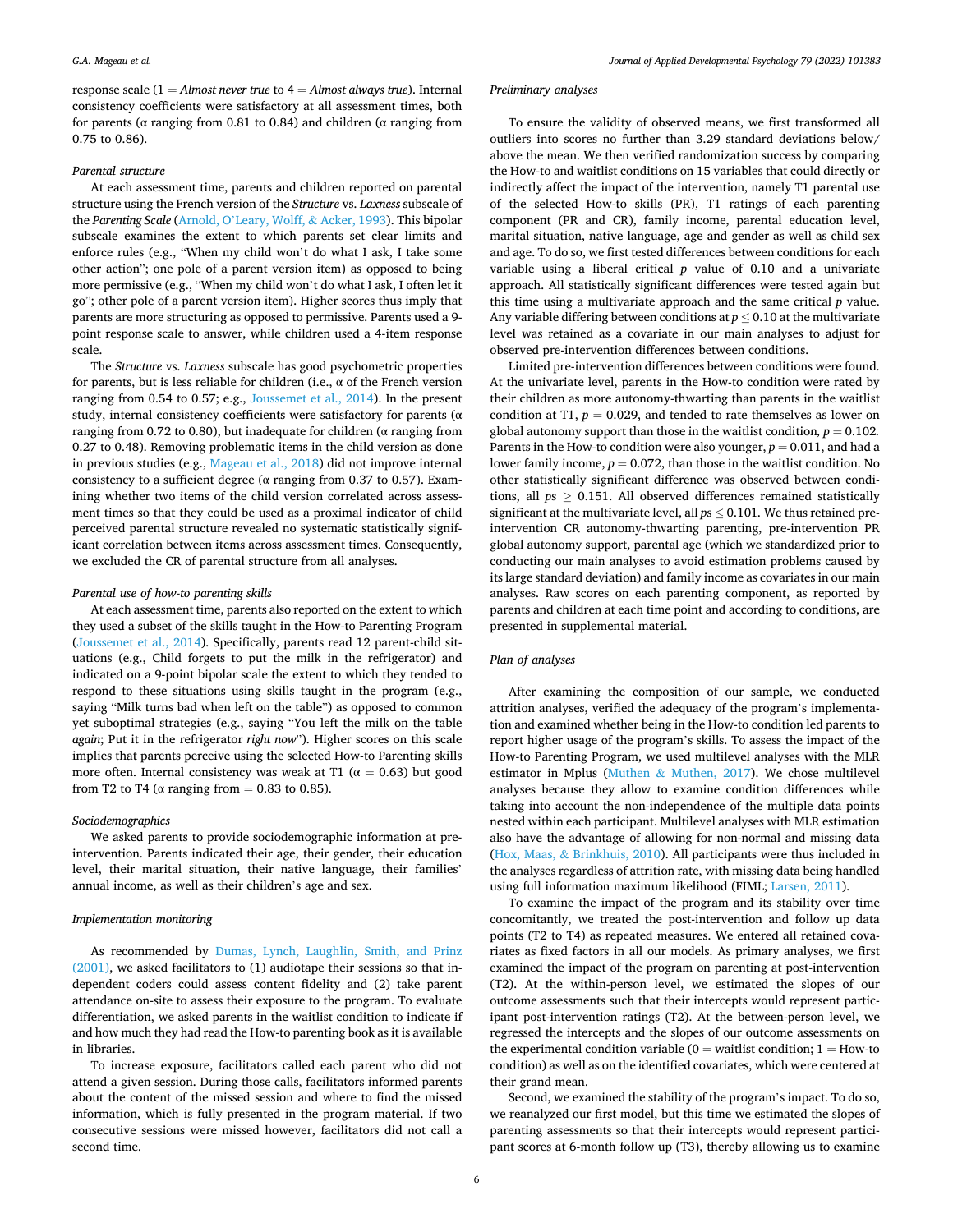linear and curvilinear trends from T2 to T4 while minimizing multicollinearity. We frst examined whether linear trends differed between conditions and then repeated this procedure for curvilinear trends. Absence of linear and curvilinear trends on a given parenting component was interpreted as an indication that T2 differences (or lack thereof) on that component remained stable over time.

As sensitivity analyses, we frst examined how parents within each condition changed in their parenting from pre-intervention (T1) to postintervention (T2) and each follow up assessment (T3 and T4). To do so, we conducted multilevel multigroup analyses (with each condition modeled as one group). At the within-person level, we regressed parenting assessments on dummy codes representing the differences between T1 and the post-intervention and follow up assessments (T2, T3 and T4). At the between-person level, we estimated the intercepts (scores at T1) and slopes (differences between T1 and each of the T2-T4 assessments), while allowing them to covary.

Finally, we explored whether the impact of the How-to Parenting Program on T2 parenting assessments was moderated by (1) preintervention ratings of each parenting component, (2) child age, (3) child sex and (4) parent gender. To do so, we included each potential moderator in our primary model one at a time, thereby yielding one exploratory model per moderator.

To examine the program's effect size, we calculated Cohen's  $f^2$  for our primary and moderation analyses (Lorah, 2018). According to Cohen (1992),  $f^2$  values of 0.02, 0.15 and 0.35 are considered small, medium and large, respectively. For comparison purposes, we also calculated Cohen's d using unstandardized betas as mean differences and raw pooled standard deviations. In line with Wilkinson (1999), we reported 95% confdence intervals (95% CI) for our parameter estimates of interest (i.e., beta coefficients).

#### Results

#### **Participants**

Altogether, 293 parents of different families and one of their children, distributed into 30 groups, participated in this study. Parenting groups were composed of 5 to 14 parents ( $M = 9.77$ ,  $SD = 3.00$ ) whose participating children typically attended the same school but varied in age. Regarding parent gender and child sex, four out of five parents were mothers (80.20%), while half of targeted children were girls (50.00%). The majority of parents were aged between 30 and 50 (91.58%); the rest were in their twenties (2.81%), fifties (4.91%) or sixties (0.70%;  $M =$ 40.26 years old,  $SD = 5.76$  years old). Half of targeted children were aged between 5 and 7 years old (50.86%) and two ffths were aged between 8 and 10 (39.86%); the remainder were 11 years old (5.84%), 12 years old (2.41%) or, unexpectedly and most likely due to parents' misunderstanding of inclusion criteria, 3 or 4 years old  $(1.03\%; M =$ 7.60 years old,  $SD = 1.92$  years old). Out of these 293 parent-child dyads, 118 children were old enough and consented to fll-out CR questionnaires. Given our final sample size, we expected sufficient power to detect moderate effects for parents, but only large effects for children.

Most parents were married or common-law partners (86.44%); the remainder reported being single parents (13.56%). Out of 147 families in the How-to condition, 10 (6.80%) had both parents attending the program, either simultaneously or spaced in time. Overall, our sample's socioeconomic status was relatively high, with 74.31% of parents having a university diploma and 21.18% having another post-secondary certification. The remainder reported either a high school diploma (3.47%) or an elementary school diploma (1.04%) as their highest degree. Approximatively one third of parents reported a familial income (CAD) over \$100,000 (35.09%), while another approximate third reported earning between \$50,000 and \$100,000 (38.95%). Among the remaining parents (25.96%), half reported an income between \$30,000 and \$50,000 (12.63%) and the other half reported an annual income under \$30,000 (13.33%). When prompted on their ethnicity, more than half of parents identifed themselves as Canadian (55.83%); the rest identifed as Arabic (7.07%), Caucasian (5.65%), French (5.65%), Haitian (3.18%), Hispanic (3.13%) or as part of one of 34 other ethnic groups (19.49%; 1.77% of parents or less per category). In terms of language, about three quarters of parents reported French as their native language (74.14%); the remaining reported English (2.41%), Arabic (1.72%), Spanish (1.38%), another language (2.41%) or did not specify their native language (17.93%). Importantly, 92.50% of parents reported that their French level did not interfere with their learning process throughout the program, and none reported that it had been an "important obstacle".

### Implementation results

Our RCT followed our pre-registered planned design (Joussemet et al., 2018) with three exceptions. Specifcally, compared to the planned RCT, the actual RCT included: (1) a smaller number of participating schools (15 vs. 16), (2) a larger number of total participants (293 vs. 256 parents; 118 vs. 128 children) and (3) one fewer wave of recruitment (3 vs. 4). All facilitators delivered the full program to their group. If a session had to be cancelled (e.g., a heavy snowstorm), the session was postponed to the following week and the program went one-week longer than anticipated. Content fdelity was high for parents in the How-to condition, with 86.86% of the program's planned activities coded as fully delivered by independent coders (ICC =  $0.79$ ). Exposure was also elevated, with parents attending an average of 5.80 sessions  $(SD = 1.68)$ and 86.30% of parents having attended at least 5 sessions. Session attendance rate (averaged across groups) ranged from 76.87% to 90.47% (see Table 2). Approximately nine out of ten non-attendances (89.12%) were considered random. The other non-attendances were either participants who dropped-out (7.48%) or never attended the workshop (3.40%). Examining gender differences in attendance revealed no difference in mother and father average number of attended sessions,  $p = 0.472$ .

Though implementation was satisfactory, differentiation was imperfect. Specifically, only half (53.42%) of parents in the waitlist condition confrmed having had no contact with the How-to book (13.69% of waitlist participants reported having read some of the Howto Parenting book and 32.88% did not answer the reading question). For more information on implementation integrity, please see Lafontaine et al. (2021).

# Implementation of the how-to parenting skills

Parents in the How-to condition reported using more How-to Parenting skills at T2 than at T1,  $B = 1.69$ , 95% CI [1.49; 1.90],  $p <$ 0.001. Importantly, they also reported using more How-to Parenting skills at T2 than parents in the waitlist condition,  $B = 1.18$ , 95% CI [0.94; 1.43], p *<* 0.001. Examining residual variance of the How-to Parenting skills at T2 revealed statistically significant remaining variability,  $\sigma^2 = 0.63$ ,  $p < 0.001$ , implying that other factors beyond the experimental manipulation and initial covariates infuenced the extent to which parents reported using the skills. Examining linear trends from T2 to T4 revealed no statistically significant difference between conditions,  $p = 0.097$ , suggesting that observed differences at T2 favoring the How-to condition remained constant throughout the one year follow up period.

#### Attrition analysis

The RCT took place in 15 schools. In total, 147 parents were in the How-to condition, while 146 parents were in the waitlist condition (15 How-to and 15 waitlist groups). Among these families, 146 parents and 55 children in the How-to condition as well as 144 parents and 53 children in the waitlist condition completed the questionnaires at pre-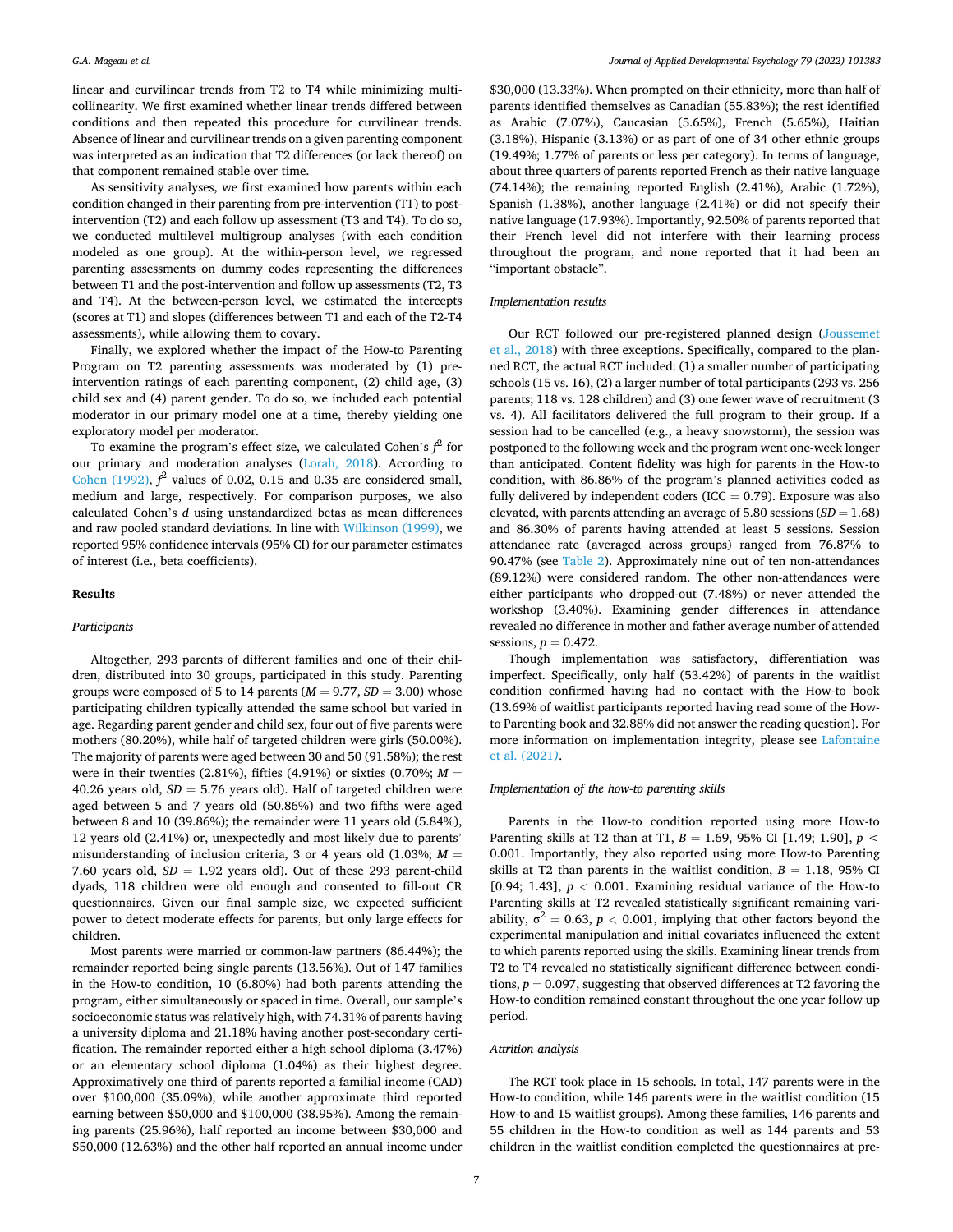#### Table 2

Session attendance rate averaged across groups for parents in the how-to condition.

| Session              |        |        |        |        |                          |        |        |
|----------------------|--------|--------|--------|--------|--------------------------|--------|--------|
| Attendance<br>: rate | 90.47% | 82.99% | 80.27% | 84.35% | $\neg c$<br>Q70<br>∕ ה.ם | 80.950 | 85.03% |



Fig. 2. Main analyses – Post-intervention (T2) differences between conditions (Parent Report).

Bars with an asterisk differ at  $p < 0.05$ . Bars with a cross differ at  $p < 0.10$ . Parental structure was assessed on a 9-point scale but is converted here on a 7-point scale for comparison purposes. 95% CIs are depicted.  $N = 293$ .

intervention. At post-intervention (T2), 127 parents and 56 children in the How-to condition flled the questionnaires, while 118 parents and 50 children in the waitlist condition completed the assessment (for a total of 245 parents and 106 children). The overall number of participating parents and children remained relatively stable at follow ups (6-month follow up,  $n = 248$  parents and 86 children; 1-year follow up,  $n = 240$ parents and 102 children).

We conducted attrition analyses to compare whether parents and children who completed all questionnaires differed from those who missed at least one assessment time-point. Specifcally, we examined potential differences in their assigned condition (How-to vs. waitlist), socioeconomic status (i.e., education and income) and sociodemographic characteristics (i.e., child sex and age; parent gender, age, native language, and marital status). MANOVA revealed no evidence of differential attrition at the multivariate level for parents or children, both  $ps \ge 0.674$ .

# Main results

# Impact of the how-to parenting program on parenting

Parent report (PR). As shown in Fig. 2, examining the impact of the How-to Parenting Program on parenting revealed that, while adjusting for the identifed covariates, parents in the How-to condition rated themselves as more autonomy-supportive at T2 than parents in the waitlist condition,  $B = 0.27$ , 95% CI [0.16; 0.38],  $f^2 = 0.08$ ,  $d = 0.42$ , p  $<$  0.001. They also rated themselves higher on affiliation,  $B = 0.12$ , 95% CI [−0.02; 0.26],  $f^2 = 0.01$ ,  $d = 0.19$ ,  $p = 0.090$ , though this difference was not statistically signifcant. No post-intervention difference between conditions on parent self-reported structure was found,  $p = 0.523$ .

Child report (CR). Examining the program's impact on (8 years and older) child perceived parenting at T2 revealed no statistically significant difference between conditions, all  $ps \geq 0.182$ .

# Stability of the how-to parenting program*'*s effects

Examining differences between conditions on post-intervention linear and curvilinear trends from T2 to T4 for PR parenting revealed no statistically significant condition effect, all  $ps > 0.121$ , suggesting that observed differences at T2 favoring the How-to condition remained constant throughout the following year. Similarly, looking at postintervention linear trends from T2 to T4 but this time for CR parenting revealed no statistically significant difference in linear and curvilinear trends between conditions, all  $ps \geq 0.118$ .

# Sensitivity analyses: Within group change from t1 to post-intervention assessments

Examining changes in PR parenting components from preintervention to each post-intervention assessment revealed several changes within each group. As shown in Fig. 3, parents in the How-to condition reported higher scores than their pre-intervention ratings on all parenting components at each post-intervention assessment, all  $Bs \geq$ 0.25, all 95% CIs  $[ \ge 0.16 ; \ge 0.34 ]$ , all  $ps \le 0.001$ . Parents in the waitlist condition also reported higher scores on affliation and structure at each post-intervention assessment, compared to their pre-intervention ratings, all Bs ≥ 0.14, all 95% CIs [≥. 0.03; ≥ 0.22], all ps ≤ 0.017, but differences on global autonomy support ratings were not statistically significant, all  $ps \geq 0.218$ .

Examining changes in CR parenting from pre-intervention to each post-intervention assessment revealed fewer changes. As shown in Fig. 3, children in the How-to condition reported less autonomythwarting parenting than their pre-intervention ratings at all postintervention time points, all Bs  $\ge$  -0.14, all 95% CIs [ $\le$  -0.27;  $\le$  $-0.00$ ], all  $ps \leq 0.049$ . No other statistically significant change was observed in this condition, all  $ps \geq 0.200$ . Children in the waitlist condition reported more parental autonomy support than their pre-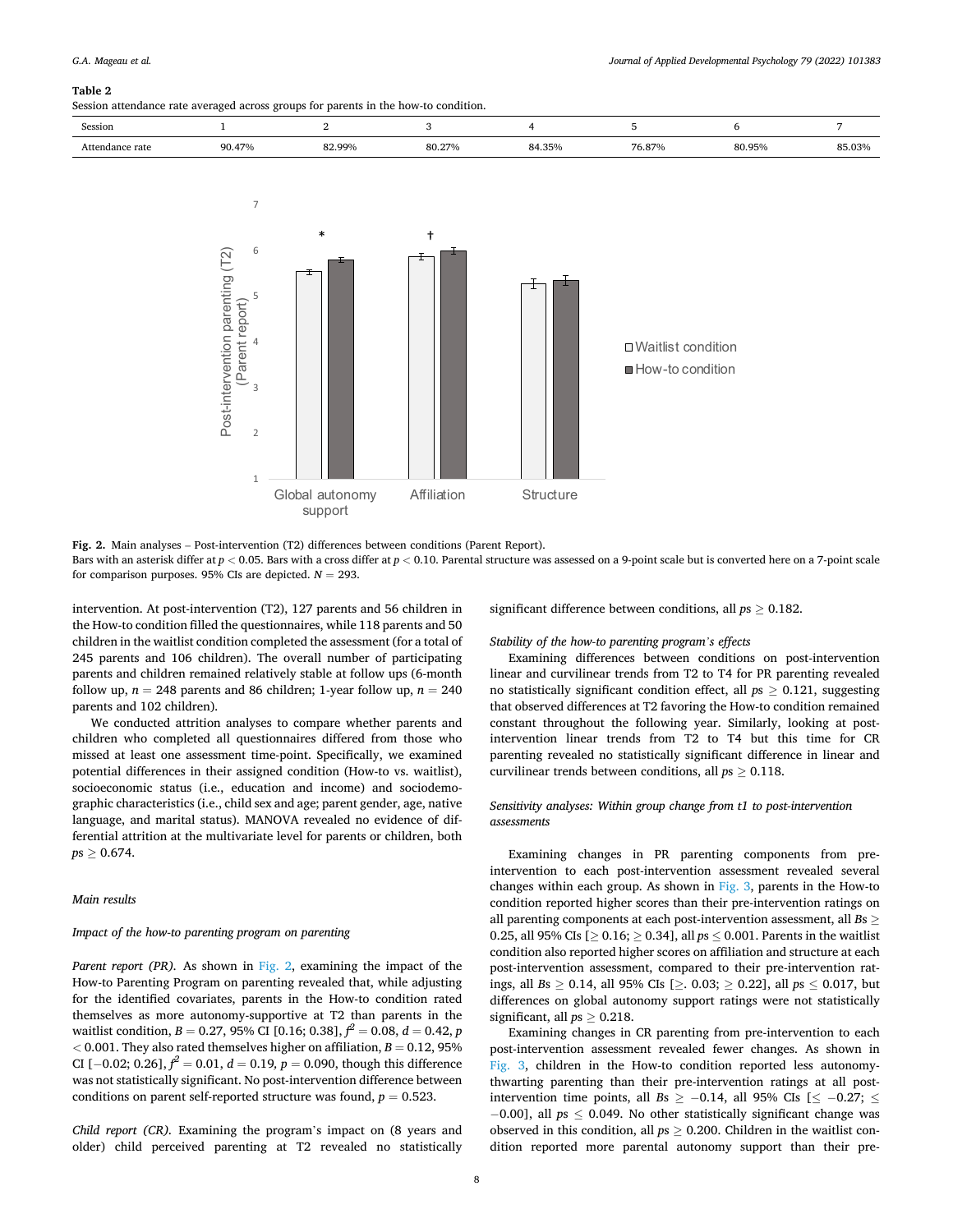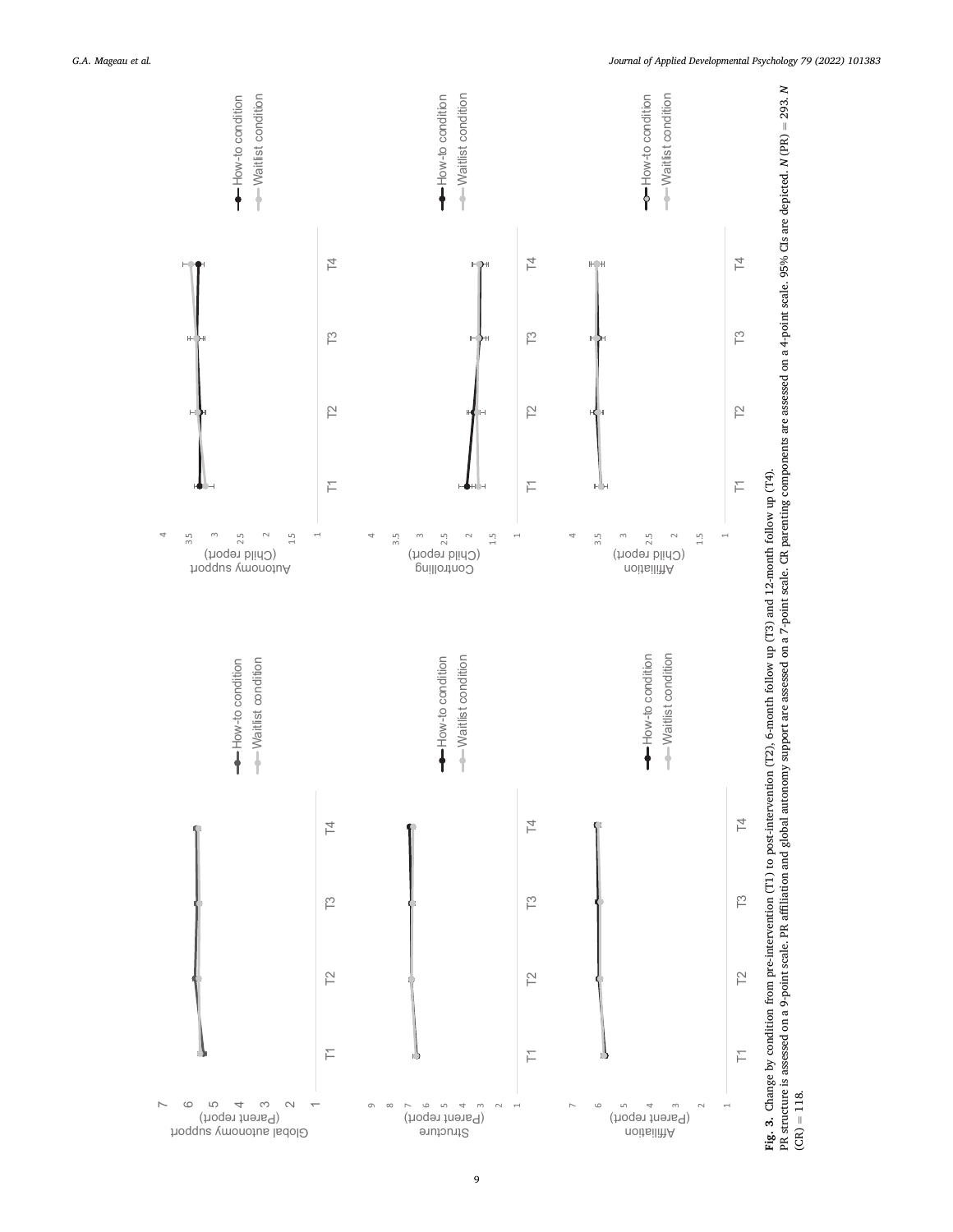

Fig. 4. Moderation effect of pre-intervention affliation and structure on post-intervention affliation and structure, respectively, at T2 (Parent Report). Bars with an asterisk differ at  $p < 0.05$ . Bars with a cross differ at  $p < 0.10$ . Parental structure was assessed on a 9-point scale but is converted on a 7-point scale here for comparison purposes. 95% CIs are depicted.  $N = 293$ .

intervention ratings at all post-intervention time points, all  $Bs \geq 0.16$ , all 95% CIs [ $\geq 0.01$ ;  $\geq 0.31$ ], all ps  $\leq 0.037$ . No statistically significant change was observed in parental affiliation in this condition, all  $ps \geq$ 0.079, nor in autonomy-thwarting, all  $ps \geq 0.730$ .

# Exploring potential moderators of the impact of the how-to parenting program

Exploring potential interaction effects between conditions and T1 levels of each parenting component on their respective T2 assessments revealed two moderation effects with similar small effect sizes. Specifically, T1 PR affliation and T1 PR structure respectively moderated the impact of the How-to Parenting Program on post-intervention PR affliation,  $p_1 = 0.013$ ,  $f^2 = 0.02$ , and post-intervention PR structure,  $p =$  $0.058, f^2 = 0.01$ , though the latter moderation effect was not statistically significant. As shown in Fig. 4, parents with lower PR affiliation levels at pre-intervention who were assigned to the How-to condition scored higher on affiliation at T2 than those in the waitlist condition,  $B = 0.24$ ,

95% CI [0.07; 0.40],  $f^2 = 0.03$ ,  $d = 0.37$ ,  $p = .007$ . Similarly, parents with lower PR structure levels at pre-intervention who were assigned to the How-to condition scored higher on structure at T2 than those in the waitlist condition,  $B = 0.21$ , 95% CI [ $-0.01$ ; 0.40],  $f^2 = 0.02$ ,  $d = 0.23$ , p  $= 0.061$ , though this difference was not statistically significant. No statistically significant post-intervention difference was found for parents rating themselves as high on affliation or on structure at preintervention, both  $ps \geq 0.542$ . There was no interaction with preintervention PR assessments of autonomy support,  $p = .346$ . Exploring the same interactions but this time using (8-years-and-older) CR revealed no statistically significant interaction, all  $ps > 0.146$ .

# Child age

There was no statistically significant interaction between conditions and child age on PR parenting components at T2, all  $ps > 0.081$ . However, there was a statistically signifcant interaction between conditions and child age on (8- to 12-year-olds) CR parental affiliation at T2,  $p =$ 0.034,  $f^2 = 0.02$ . As shown in Fig. 5, younger children whose parents



Fig. 5. Moderation effect of child age on post-intervention affliation at T2 (Child Report). Bars with an asterisk differ at  $p < 0.05$ . 95% CIs are depicted.  $N = 118$ .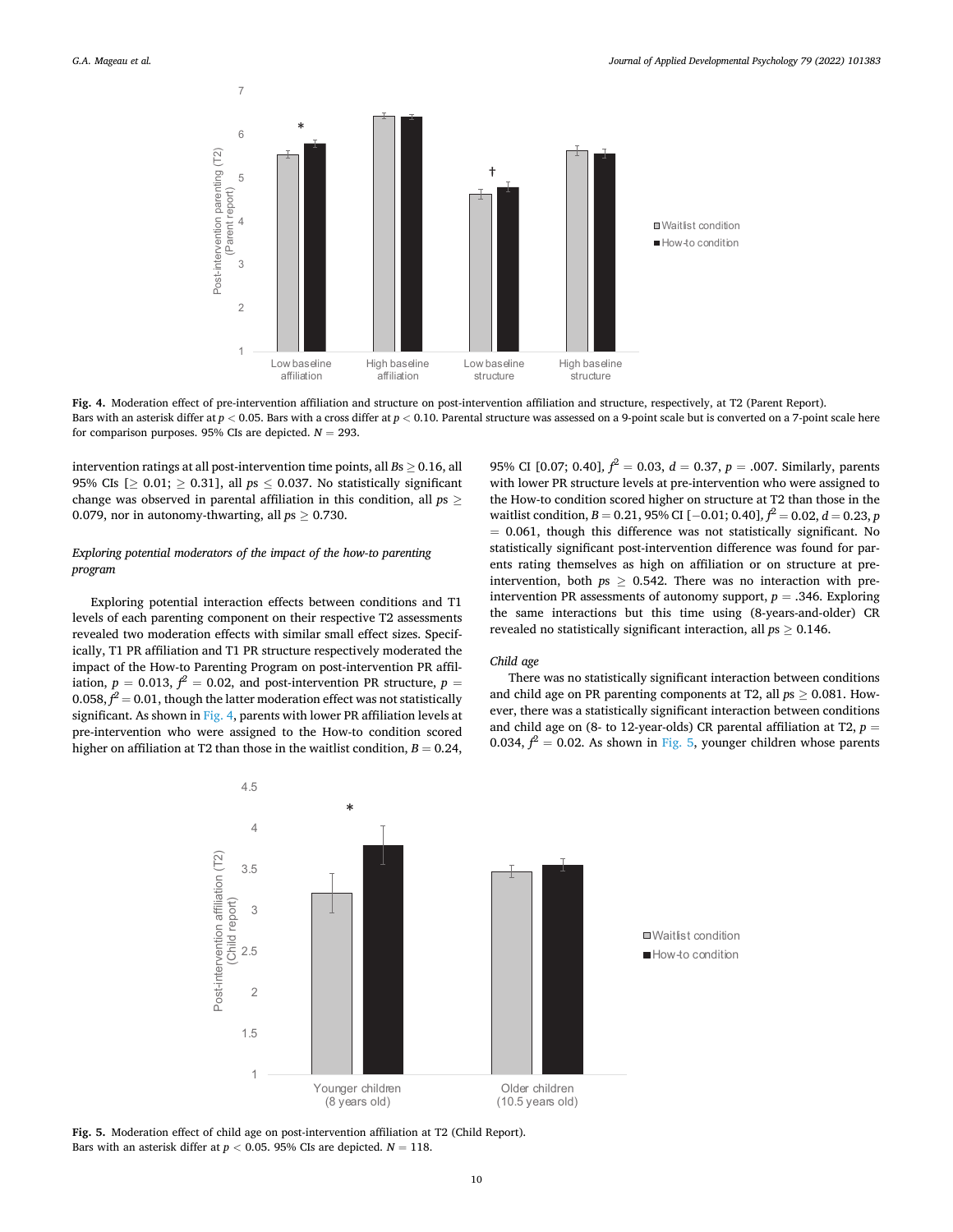were in the How-to condition rated their parents higher on affliation at T2 than younger children whose parents were in the waitlist condition,  $B = 0.59$ , 95% CI [0.11; 0.99],  $f^2 = 0.06$ ,  $d = 1.25$ ,  $p = 0.016$ . In contrast, there was no statistically signifcant difference between conditions on parental affiliation among older children,  $p = 0.319$ . There was no other interaction with child age on CR parenting, all  $ps \geq 0.751$ .

#### Child sex and parent gender

We did not fnd evidence of an interaction between conditions and child sex on PR parenting at T2, all  $ps \geq 0.671$ , nor on CR parenting at T2, all  $ps \geq 0.105$ . Similarly, we did not find any interaction between condition and parent gender on post-intervention PR parenting components at T2, all  $ps \ge 0.303$ , nor on CR parenting at T2, all  $ps \ge 0.353$ .

# Discussion

We conducted a RCT to test the impact of the How-to Parenting Program on three key parenting components, namely autonomy support (vs. autonomy-thwarting practices), affliation (vs. indifference or rejection) and structure (vs. laxness). Using a universal approach and a multi-informant design, we examined parent and child ratings of each parenting component at pre- and post-intervention and at 6- and 12 month follow ups. Overall, parents in the How-to condition perceived having improved to a greater extent than parents in the waitlist condition on autonomy support. Moreover, parents in the How-to condition who reported lower affliation and structure at pre-intervention also reported higher affliation and potentially higher structure, respectively, than parents in the waitlist condition. We found a small to medium effect size for autonomy support and small effect sizes for affliation and structure. In contrast to these parent report fndings, we observed limited differences in child perceptions of parenting between conditions.

#### Implementation

The implementation assessment suggests that group facilitators offered the program with high content fdelity and that the majority of parents in the experimental condition were exposed to most of, or all the program content. Indeed, parents in the How-to condition attended to 5.80 sessions on average, with only 28.57% being exposed to less than 6 out of 7 sessions and a minority dropping out or never attending the workshop (10.88%). Furthermore, at post-intervention, parents in the How-to condition reported using How-to skills to a greater extent than parents in the waitlist condition. Taken together, these results suggest that parents in the How-to condition were well exposed to the How-to Parenting Program (see Lafontaine et al., 2021, for further discussion on implementation integrity).

# The impact of the how-to parenting program according to parents

Results from parent reports suggested positive effects of the program on key parenting components. First, parents in the How-to condition reported more autonomy support at post-intervention (small to medium effect size), compared to parents in the waitlist condition. This result is important since autonomy support is intimately tied to the satisfaction of basic psychological needs and ensued healthy development ( $Ryan &$ Deci, 2017). Second, moderation analyses revealed that among parents who initially reported lower affliation and structure, those offered the How-to Parenting Program reported greater affliation and potentially greater structure at T2, respectively, than those who were not yet offered this program (small effect sizes). Although results with respect to parent reported structure were not statistically signifcant, examining 95% confdence intervals nevertheless suggested that observed differences were likely to range from  $-0.01$  to 0.40.

At first glance, this pattern of findings may seem to support a moderation hypothesis stating that the How-to Parenting Program would be more beneficial to parents presenting poorer initial parenting. However, alternative explanations for the lack of main effects may be worth considering. Regarding affliation, mean scores on PR affliation at pre-intervention at one standard deviation above and one standard deviation below the mean (i.e., 6.43 and 5.10 on a 7-point scale) suggest a ceiling effect for parents scoring higher on affliation. Given that selfreport questionnaires about parental affliation tend to produce high scores (e.g., Deater-Deckard et al., 2011), future research aiming to clarify the impact of the program on parental affliation could beneft from using observational measures of affliation. Another potential alternative explanation for the absence of main effect for both affliation and structure lies in the fact that we only measured the quantity of affliation and structure, rather than also assessing its quality. As could be seen in Table 1, the program focuses on helping parents provide affliation and structure in a more autonomy-supportive way (rather than providing greater amounts of affliation and structure per se). Consequently, it is possible that improvements on parental affliation and structure were mostly of qualitative nature (i.e., more autonomysupportive affliation and structure) than in quantity (i.e., more overall affliation and structure).

Yet another more general explanation for the observed differential effects of the program on autonomy support and the two other parenting components may stem from the fact that the program addresses autonomy support component throughout all six topical sessions, while it only taps onto structure and affliation in approximately half of them (see Table 1). The program's focus on autonomy support may thus have made it possible for all parents to improve on this parenting component, but only possible for parents with poorer initial affliation and structure skills to improve on these two latter components. Future research is needed to clarify this issue. For now, the present results indicate that the How-to Parenting Program is successful in increasing parental autonomy support and that it has potential to foster affliation and structure among parents who rate themselves as colder and more permissive, respectively.

Finally, in coherence with Mageau et al. (2021), results suggested that the effects of the How-to Parenting Program (and lack thereof) were stable over time. Indeed, linear and curvilinear trends from T2 to T4 revealed no statistically significant difference between conditions, suggesting that observed differences at T2 favoring the How-to condition remained constant throughout the follow up period. Sensitivity analyses clarifed that parents in the How-to condition improved on all parenting components from pre-intervention to T2 and that these improvements remained statistically signifcant at T3 et T4. Thus, results from parent reports indicate that the How-to Parenting Program may promote the development of enduring parenting skills, resulting in long-lasting change in parental autonomy support and, to some extent, affliation and structure.

# The impact of the how-to parenting program according to children

Results according to our smaller sample of 8-year and older children were more modest than what could have been expected based on parent reports. More precisely, no statistically significant main effect was observed between the conditions at post-intervention, nor over time. Examining moderation effects revealed no evidence of interaction effects either, with one exception: younger (but not older) children in the How-to condition reported more affliation from their participating parent than children whose parents were in the waitlist condition (small effect size). One way to interpret these results may be to conclude that some of the observed changes in parenting components were limited to parental cognitions. Such interpretation is coherent with the parenting literature examining discrepancies between parent reports and other measurement sources (e.g., Thomas & Zimmer-Gembeck, 2007). Alternatively, one may link our lack of statistically signifcant fndings on child reports to a lack of statistical power to detect effects of smaller size. Indeed, though we recruited 293 parents, only 40% of their grade school children ( $N = 118$ ) were old enough to fill-out questionnaires. As a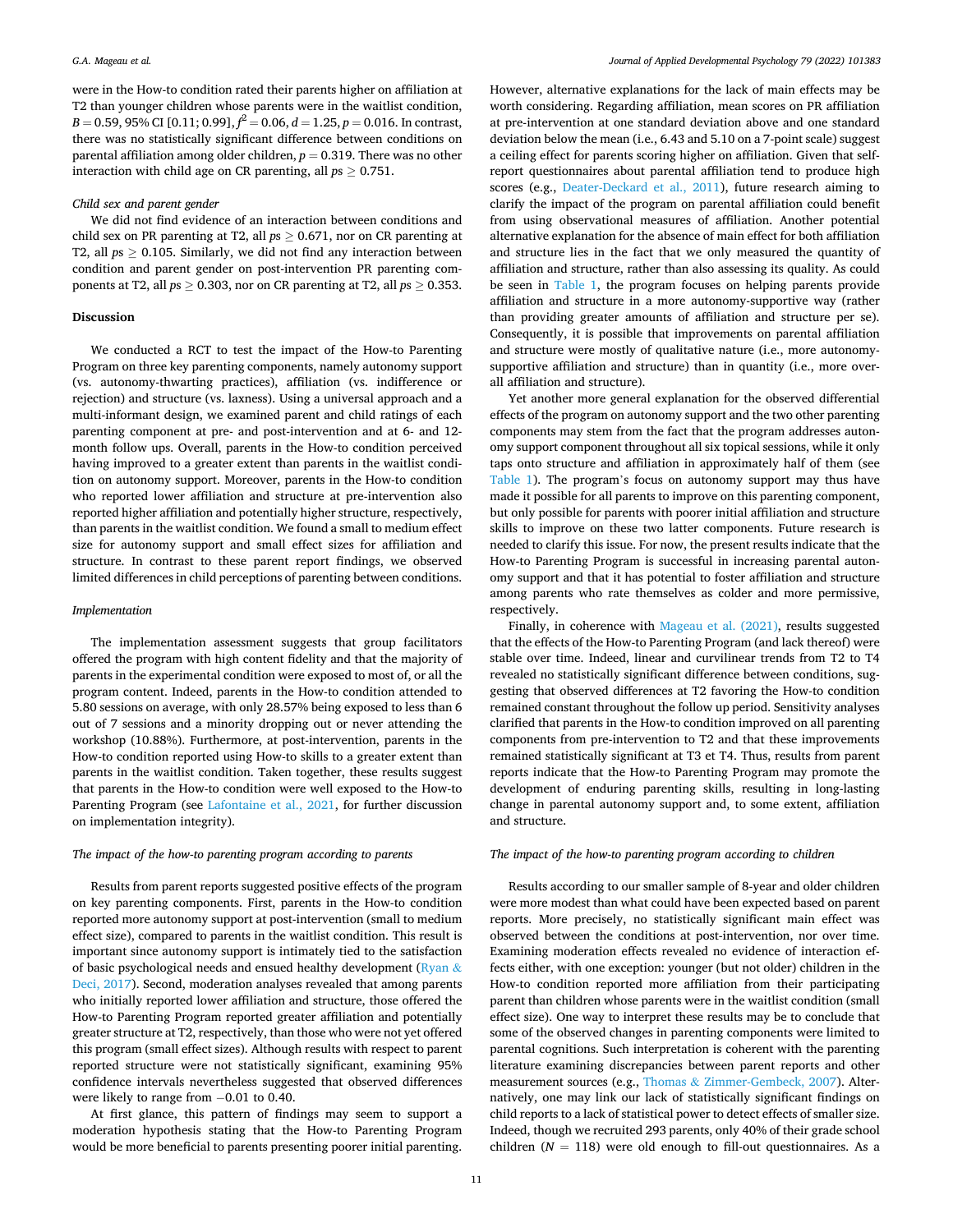result, it is possible that smaller statistically significant effects such as the ones observed in PR could not be detected.

Nonetheless, sensitivity analyses assessing within-group changes from pre-intervention to T2-T4 allowed to gain some insights in these fndings. First, they revealed that pre-intervention child perceptions of autonomy-thwarting parenting diminished among children in the Howto condition at post-intervention. An unexpected fnding also emerged from the sensitivity analyses: children in the waitlist condition reported higher levels of autonomy support at post-intervention compared to preintervention. These results, combined with results of PR self-reported autonomy support, suggest that the How-to Parenting Program may be especially helpful to decrease autonomy-thwarting parenting. Future research using observational measures of autonomy-supportive and autonomy-thwarting parenting could further examine this possibility.

Alas, the impact of the program on child perceptions of structure could not be assessed due to psychometric issues. To overcome this limitation, future research could use structure scales specifcally developed for children (e.g., Ratelle, Duchesne, Guay, & Boisclair Châteauvert, 2018). Future research would also beneft from using observational methods to assess changes in parenting. Indeed, observational methods offer more objective assessments of parenting behaviors in controlled and standardized settings. By relying on observations, it would also be possible to assess the specifc parenting skills taught in the How-to Parenting Program and investigate how each demonstrated skill is implemented over time and in which context (e.g., playing, during guided-learning, asking for cooperation).

# **Implications**

The current fndings have valuable implications for the How-to Parenting Program and the field of parenting at large. Through this RCT, it was possible to establish that this program is efficacious in improving key parenting components, thereby offering support to the theoretical proposition that the program's skills enable parents to offer both affliation and structure in a more autonomy-supportive way. The observed beneficial effects suggest that this program could stand out from other parenting programs, notably by being the first to specifically improve autonomy support. Indeed, while most evidence-based parenting programs teach behavior modifcation principles and encourage positive parent-child interactions to improve structure and affliation, they do not include autonomy support (Bunting, 2004; Patterson, Forgatch, & DeGarmo, 2010; Serketich & Dumas, 1996; Taylor & Biglan, 1998). Given that all three components play unique roles in fostering child development and mental health (Aunola & Nurmi, 2005; Gray & Steinberg, 1999; Grolnick & Ryan, 1989), the How-to Parenting Program may constitute a promising avenue for helping parents provide these essential nutriments to children. The relative value of the How-to Parenting Program is further increased by its distinct high accessibility (e.g., easy-to-use manualized material; no formal certifcation required for group facilitators; book is available in more than 30 languages), which is crucial to facilitate outreach. This program could thus contribute to increasing parental access to comprehensive parenting education, which could have noteworthy benefts on the quality of parent-child interactions at the population level.

# Strengths and limitations

This study contains noteworthy strengths. First, conducting a RCT helped establish a causal link between the How-to Parenting Program and the three assessed key parenting components. Second, using a multiinformant design helped nuance our fndings; results suggested limited agreement between parent and child reports. Third, the low attrition rate raised confdence in the validity of our fndings. Fourth, we adopted the more stringent intent-to-treat analytic procedure (vs. per-protocol), which retains all participants who were randomized to the experimental conditions regardless of exposure and attrition rates. This analytic procedure increases the external validity of the fndings by providing direct information on what could be expected if the How-to Parenting Program were to be implemented at the population level. Finally, including follow up assessments enabled us to document that the program's impact was durable.

In addition to these strengths, this study also has noteworthy limitations that need to be addressed prior to recommending wider dissemination of the program. First, though we adopted a universal approach, the sociodemographic characteristics of our sample did not fully match those of the population, thereby raising doubts about the generalizability of our fndings. Second, the lack of observational parenting measures limited the richness of our results. Given the discrepancies between parent and child reports, observations of parentchild interactions could have yielded additional information as to which specifc aspect of parenting changed following program delivery (e.g., quality of structure). Third, the smaller sample size of participating children, which decreased statistical power, limits our confdence in fndings based on these other informants. Relatedly, because we only asked children of 8 years of age and older to fll-out questionnaires, we cannot generalize fndings obtained from child reports to younger children. Consequently, our only source of information for younger children are parent reports. The present study also only included parents of school-aged children such that the program's impact on parents of preschoolers or adolescents remains undocumented. Given that parentchild interactional patterns may become more entrenched over time, one could expect that the effect of the How-to Parenting Program would be stronger on parents of younger children. The moderating role of child age on their perceived affliation supports this idea.

Finally, the differentiation between groups seemed rather low. Indeed, randomization was made within each of the participating schools and, importantly, only half of parents (53.42%) assigned to the waitlist condition confrmed not having read the How-to Parenting book prior to taking part in the program. Given that all recruited parents were interested in enrolling in a parenting program, it may be sound to assume that at least some parents in the waitlist condition invested in their parenting during their time on the waiting list. Furthermore, the mere action of flling out questionnaire may have induced positive parenting changes, as self-reports can lead parents to reflect upon, learn and try various positive parenting practices. Sensitivity analyses showing within-group improvements in affliation and structure for parents in the waitlist condition supports this proposition.

### Conclusion

In sum, our fndings suggest that the How-to Parenting Program may yield beneficial changes in key parenting components, according to parents. Given that parents play a determining role in child development and that beneficial parenting is neither instinctive nor easy, identifying interventions that may enhance parenting quality is crucial. The present results are promising as they show that the How-to Parenting Program may induce meaningful changes in self-reported parental autonomy support and, to some extent, affliation and structure. To further understand the impact of this program, future RCTs could use observational measures of parenting, recruit more diversifed samples and assess parents of younger children.

# Funding

The Canadian Institutes of Health Research (CIHR) funded this research (grant number: MOP-130576).

## Declaration of Competing Interest

All authors declare no confict of interest.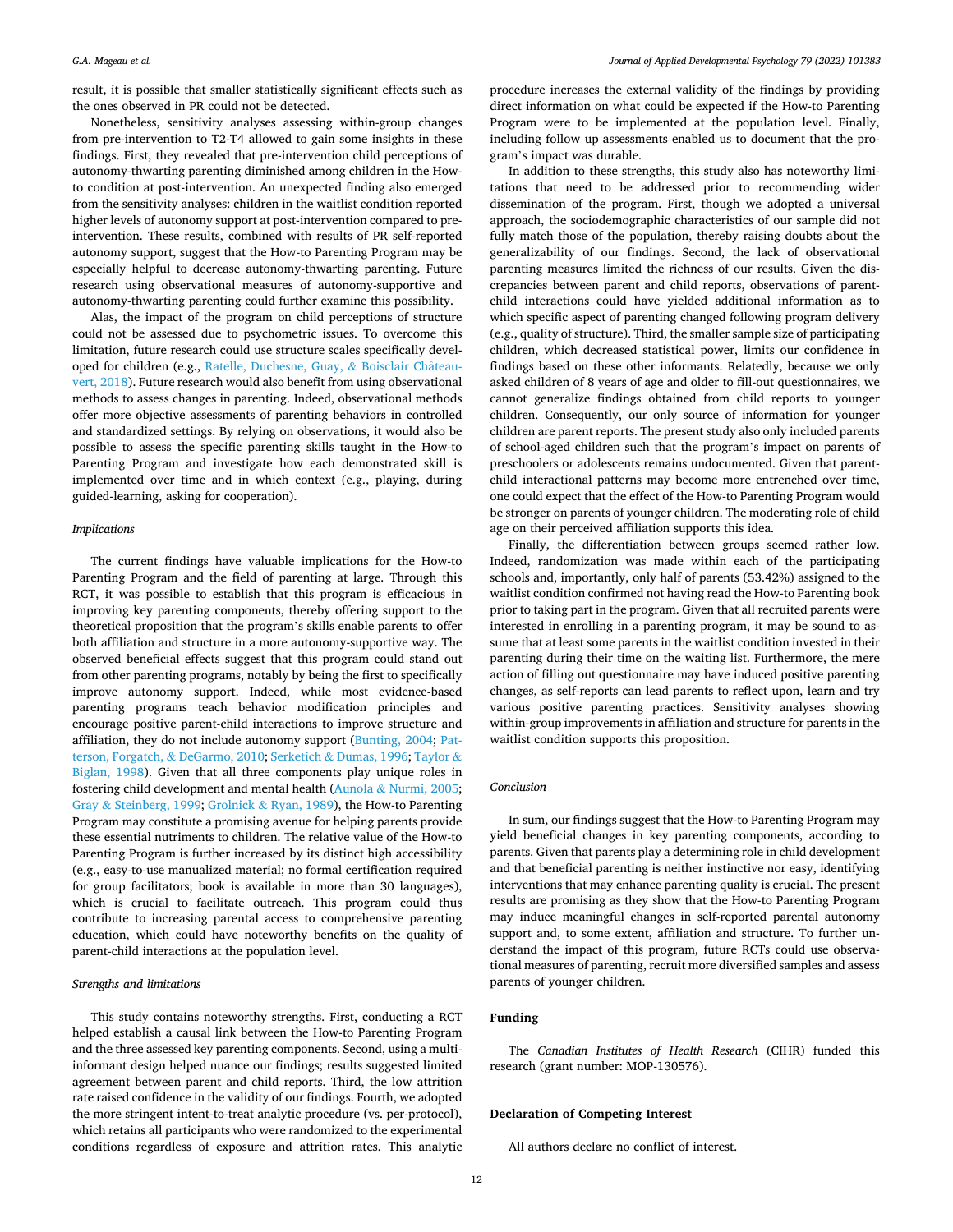#### Appendix A. Supplementary data

Supplementary data to this article can be found online at https://doi. org/10.1016/j.appdev.2021.101383.

#### References

- Arnold, D. S., O'Leary, S. G., Wolff, L. S., & Acker, M. M. (1993). The parenting scale: A measure of dysfunctional parenting in discipline situations. Psychological Assessment, 5(2), 137–144. https://doi.org/10.1037/1040-3590.5.2.137
- Aunola, K., & Nurmi, J. E. (2005). The role of parenting styles in children's problem behavior. Child Development, 76(6), 1144–1159. https://doi.org/10.1111/j.1467- 8624.2005.00841.x
- Baker, A. J. L., Brassard, M. R., Schneiderman, M. S., Donnelly, L. J., & Bahl, A. (2011). How well do evidence-based universal parenting programs teach parents about psychological maltreatment?: A program review. Child Abuse and Neglect, 35(10), 855–865. https://doi.org/10.1016/j.chiabu.2011.05.013
- Barber, B. K., Stolz, H. E., & Olsen, J. A. (2005). Parental support, psychological control, and behavioral control: Assessing relevance across time, culture, and method. Monographs of the Society for Research in Child Development, 70(4), 1–137. https:// stable/i371027.
- Bornstein, M. H. (2016). Determinants of parenting. Development and Psychopathology, 1–91. https://doi.org/10.1002/9781119125556.devpsy405
- Bunting, L. (2004). Parenting programmes: The best available evidence. Child Care in Practice, 10(4), 327–343. https://doi.org/10.1080/1357527042000285510
- Cohen, J. (1992). Statistical power analysis. Current Directions in Psychological Science, 1 (3), 98–101. https://doi.org/10.3758/BRM.41.4.1083 Compton, M. T., & Shim, R. S. (2020). Mental illness prevention and mental health
- promotion: When, who, and how. Psychiatric Services, 71(9), 981–983. https://doi. org/10.1176/appi.ps.201900374 Deater-Deckard, K., Lansford, J. E., Malone, P. S., Alampay, L. P., Sorbring, E.,
- Bacchini, D., & Al-Hassan, S. M. (2011). The association between parental warmth and control in thirteen cultural groups. Journal of Family Psychology, 25(5), 790. https://doi.org/10.1037/a0025120
- Dumas, J. E., Lynch, A. M., Laughlin, J. E., Smith, E. P., & Prinz, R. J. (2001). Promoting intervention fdelity: Conceptual issues, methods, and preliminary results from the EARLY ALLIANCE prevention trial. American Journal of Preventive Medicine, 20(1), 38–47. https://doi.org/10.1016/S0749-3797(00)00272-5
- Faber, A., & Mazlish, E. (1980). How to talk so kids will listen & listen so kids will talk. New York: Rawson.
- Faber, A., & Mazlish, E. (2010). How to talk so kids will listen: Group workshop kit. New York: Faber/Mazlish Workshops, LLC.
- Fetsch, R. J., & Gebeke, D. (1995). Colorado and North Dakota strengthening marriage and family programs increase positive family functioning levels. Journal of Extension, 33(1). http://www.joe.org/joe/1995february/a4.php.
- Fletcher, R., Freeman, E., & Matthey, S. (2011). The impact of Behavioural parent training on Fathers' parenting: A Meta-analysis of the triple P-positive parenting program. Fathering: A Journal of Theory, Research, and Practice about Men as Fathers, 9 (3), 291–312. https://doi.org/10.3149/fth.0903.291
- Galinsky, E., Aumann, K., & Bond, J. T. (2013). Times are changing: Gender and generation at work and at home in the USA. In S. Poelmans, J. H. Greenhaus, & M. L. H. Maestro (Eds.), Expanding the boundaries of work-family research: A vision for the future (pp. 279–296). Palgrave Macmillan UK. https://doi.org/10.1057/ 9781137006004\_13.
- Ginott, H. (1965). Between parent and child: New solutions to old problems. New York, NY, US: MacMillan.
- de Graaf, I., Speetjens, P., Smit, F., de Wolff, M., & Tavecchio, L. W. C. (2008). Effectiveness of the triple P positive parenting program on parenting: A metaanalysis. Family Relations, 57(5), 553–566. https://doi.org/10.1111/j.1741- 3729.2008.00522.x
- Gray, M. R., & Steinberg, L. (1999). Unpacking authoritative parenting: Reassessing a multicomponental construct. Journal of Marriage and the Family, 61(3), 574–587. https://doi.org/10.2307/353561
- Grolnick, W. S. (2003). The psychology of psychological control: How well-meant parenting backfres. Mahwah, NJ: Lawrence Erlbaum Associates. https://doi.org/10.4324/ 9781410606303
- Grolnick, W. S., & Pomerantz, E. M. (2009). Issues and challenges in studying parental control: Toward a new conceptualization. Child Development Perspectives, 3(3), 165–170. https://doi.org/10.1111/j.1750-8606.2009.00099.x
- Grolnick, W. S., & Ryan, R. M. (1989). Parent styles associated with children's selfregulation and competence in school. Journal of Educational Psychology, 81(2), 143–154. https://doi.org/10.1037/0022-0663.81.2.143
- Gurland, S. T., & Grolnick, W. S. (2005). Perceived threat, controlling parenting, and children's achievement orientations. Motivation and Emotion, 29(2), 103–121. https://doi.org/10.1007/s11031-005-7956-2
- Harter, S. (1985). Manual for the self-perception profile for children. University of Denver.
- Hox, J. J., Maas, C. J. M., & Brinkhuis, M. J. S. (2010). The effect of estimation method and sample size in multilevel structural equation modeling. Statistica Neerlandica, 64 (2), 157–170. https://doi.org/10.1111/j.1467-9574.2009.00445.x
- Joussemet, M., Landry, R., & Koestner, R. (2008). A self-determination theory perspective on parenting. Canadian Psychology, 49(3), 194–200. https://doi.org/ 10.1037/a0012754
- Joussemet, M., Mageau, G. A., & Koestner, R. (2014). Promoting optimal parenting and children's mental health: A preliminary evaluation of the how-to parenting program. Journal of Child and Family Studies, 23(6), 949–964. doi:f59n7g.
- Joussemet, M., Mageau, G. A., Larose, M. P., Briand, M., & Vitaro, F. (2018). How to talk so kids will listen & listen so kids will talk: A randomized controlled trial evaluating the efficacy of the how-to parenting program on children's mental health compared to a wait-list control group. BMC Pediatrics, 18, 1-16. https://doi.org/10.1186 s12887-018-1227-
- Kaminski, J. W., Valle, L. A., Filene, J. H., & Boyle, C. L. (2008, May). A meta-analytic review of components associated with parent training program effectiveness. Journal of Abnormal Child Psychology, 36(4), 567–589. https://doi.org/10.1007/s10802-007-
- 9201-9 Koestner, R., Ryan, R. M., Bernieri, F., & Holt, K. (1984). Setting limits on children's behavior: The differential effects of controlling vs. informational styles on intrinsic motivation and creativity. Journal of Personality, 52(3), 233–248. https://doi.org/ 10.1111/j.1467-6494.1984.tb00879.x
- Lafontaine, V., Joussemet, M., Corbeil, J., Larose, M.-P., Adelaire, K., & Mageau, G. A. (2021). How to talk so kids will listen & listen so kids will talk: A parenting program*'*s integrity assessment [manuscript in preparation].
- Larsen, R. (2011). Missing Data Imputation versus Full Information Maximum Likelihood with Second-Level Dependencies. Structural Equation Modeling. A Multidisciplinary Journal, 18(4), 649–662. https://doi.org/10.1080/10705511.2011.607721
- Lorah, J. (2018). Effect size measures for multilevel models: Definition, interpretation, and TIMSS example. Large-Scale Assessments in Education, 6, 1–11. https://doi.org/ 10.1186/s40536-018-0061-2
- Mabbe, E., Soenens, B., Vansteenkiste, M., van der Kaap-Deeder, J., & Mouratidis, A. (2018). Day-to-day variation in autonomy-supportive and psychologically controlling parenting: The role of parents' daily experiences of need satisfaction and need frustration. Parenting, 18(2), 86–109. https://doi.org/10.1080/ 15295192.2018.1444131
- Mageau, G. A., Joussemet, M., Paquin, C., Grenier, F., & Koestner, R. (2021). Promoting optimal parenting and child mental health: Preliminary evidence of the long-term effects of the How-to Parenting Program [manuscript submitted for publication].
- Mageau, G. A., Lessard, J., Carpentier, J., Robichaud, J. M., Joussemet, M., & Koestner, R. (2018). Effectiveness and acceptability beliefs regarding logical consequences and mild punishments. Journal of Applied Developmental Psychology, 54 (2018), 12–22. https://doi.org/10.1016/j.appdev.2017.11.001
- Mageau, G. A., Ranger, F., Joussemet, M., Koestner, R., Moreau, E., & Forest, J. (2015). Validation of the perceived parental autonomy support scale (P-PASS). Canadian Journal of Behavioural Science, 47(3), 251–262. https://doi.org/10.1037/a0039325
- Masten, A. S., & Shaffer, A. (2006). How families matter in child development: Refections from research on risk and resilience. In Families count: Effects on child and adolescent development (pp. 5–25). New York, NY: Cambridge University Press.<br>https://doi.org/10.1017/cbo9780511616259.002.
- Milan, A. M., Keown, L.-A., & Urquijo, C. R. (2011). Families, living arrangements and unpaid work. In Women in Canada. Statistics Canada.
- Montgomery, P., Grant, S., Mayo-Wilson, E., Macdonald, G., Michie, S., Hopewell, S., & Moher, D. (2018). Reporting randomised trials of social and psychological interventions: The CONSORT-SPI 2018 extension. Trials, 19(407). https://doi.org/ 10.1186/s13063-018-2733-1
- Muthen, L. K., & Muthen, B. O. (2017). Mplus User*'*s guide. Muthen & Muthen (eighth edi). Los Angeles, CA: Muthen & Muthen.
- Newell, D. J. (1992). Intention-to-treat analysis: Implications for quantitative and qualitative research. International Journal of Epidemiology, 21(5), 837–841. https:// doi.org/10.1093/ije/21.5.837

Parker, G., Tupling, H., & Brown, L. B. (1979). A parental bonding instrument. British Journal of Medical Psychology, 52, 1–10. https://doi.org/10.1037/t06510-000

- Patterson, G. R., Forgatch, M. S., & DeGarmo, D. S. (2010). Cascading effects following intervention. Development and Psychopathology, 22(4), 949–970. https://doi.org/ 10.1017/S0954579410000568
- Pinquart, M. (2017). Associations of parenting dimensions and styles with externalizing problems of children and adolescents: An updated meta-analysis. Developmental Psychology, 53(5), 873–932. https://doi.org/10.1037/dev0000295
- Ratelle, C. F., Duchesne, S., Guay, F., & Boisclair Châteauvert, G. (2018). Comparing the contribution of overall structure and its specifc dimensions for competence-related constructs: A bifactor model. Contemporary Educational Psychology, 54(June), 89–98. https://doi.org/10.1016/j.cedpsych.2018.05.005
- Robichaud, J.-M., Roy, M., Ranger, F., & Mageau, G. A. (2020). The impact of environmental threats on controlling parenting and children's motivation. Journal of Family Psychology, 34(7), 804–813. https://doi.org/10.1037/fam0000657
- Ryan, R. M. (1995). Psychological needs and the facilitation of integrative processes. Journal of Personality, 63(3), 397–427. https://doi.org/10.1111/j.1467-6494.1995. tb00501.x
- Ryan, R. M., & Deci, E. L. (2017). Self-determination theory: Basic psychological needs in motivation, development, and wellness. New York, NY: Guilford Press. https://doi.org/ 10.7202/1041847ar
- Sanders, M. R. (2001). Helping families change: From clinical interventions to population-based strategies. In Couples in confict (pp. 185–219). Lawrence Erlbaum Associates Publishers.
- Sanders, M. R., Kirby, J. N., Tellegen, C. L., & Day, J. J. (2014). The triple P-positive parenting program: A systematic review and meta-analysis of a multi-level system of parenting support. Clinical Psychology Review, 34(2014), 337-357. https://doi.org 10.1016/j.cpr.2014.04.003
- Schaefer, E. S. (1965). A confgurational analysis of children's reports of parent behavior. Journal of Consulting Psychology, 29(6), 552–557. https://doi.org/10.1037/ h0022702